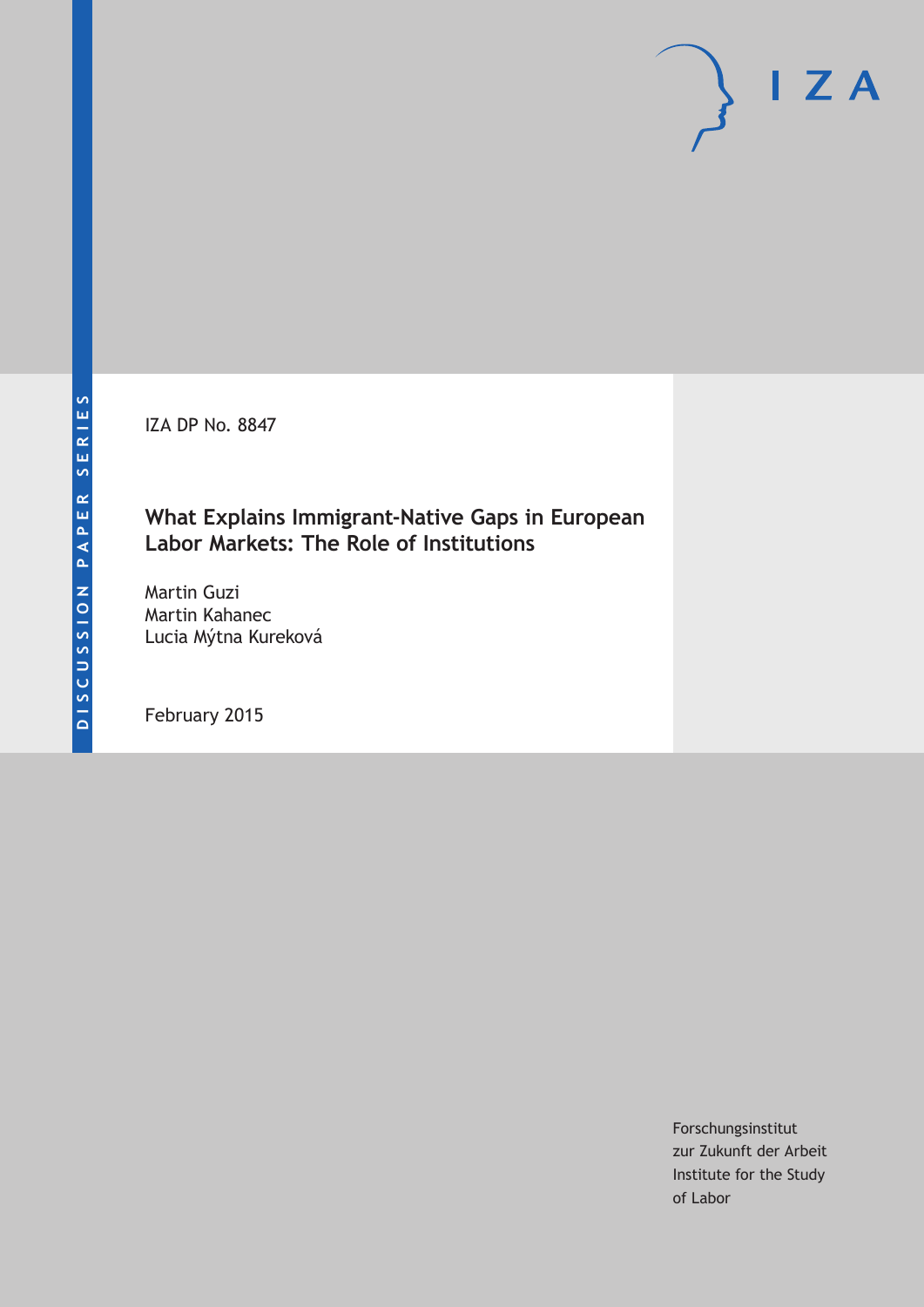# **What Explains Immigrant-Native Gaps in European Labor Markets: The Role of Institutions**

### **Martin Guzi**

*Masaryk University, CELSI and IZA*

### **Martin Kahanec**

*Central European University, CELSI and IZA*

### **Lucia Mýtna Kureková**

*Central European University, SGI, CELSI and IZA*

Discussion Paper No. 8847 February 2015

IZA

P.O. Box 7240 53072 Bonn Germany

Phone: +49-228-3894-0 Fax: +49-228-3894-180 E-mail: [iza@iza.org](mailto:iza@iza.org)

Any opinions expressed here are those of the author(s) and not those of IZA. Research published in this series may include views on policy, but the institute itself takes no institutional policy positions. The IZA research network is committed to the IZA Guiding Principles of Research Integrity.

The Institute for the Study of Labor (IZA) in Bonn is a local and virtual international research center and a place of communication between science, politics and business. IZA is an independent nonprofit organization supported by Deutsche Post Foundation. The center is associated with the University of Bonn and offers a stimulating research environment through its international network, workshops and conferences, data service, project support, research visits and doctoral program. IZA engages in (i) original and internationally competitive research in all fields of labor economics, (ii) development of policy concepts, and (iii) dissemination of research results and concepts to the interested public.

IZA Discussion Papers often represent preliminary work and are circulated to encourage discussion. Citation of such a paper should account for its provisional character. A revised version may be available directly from the author.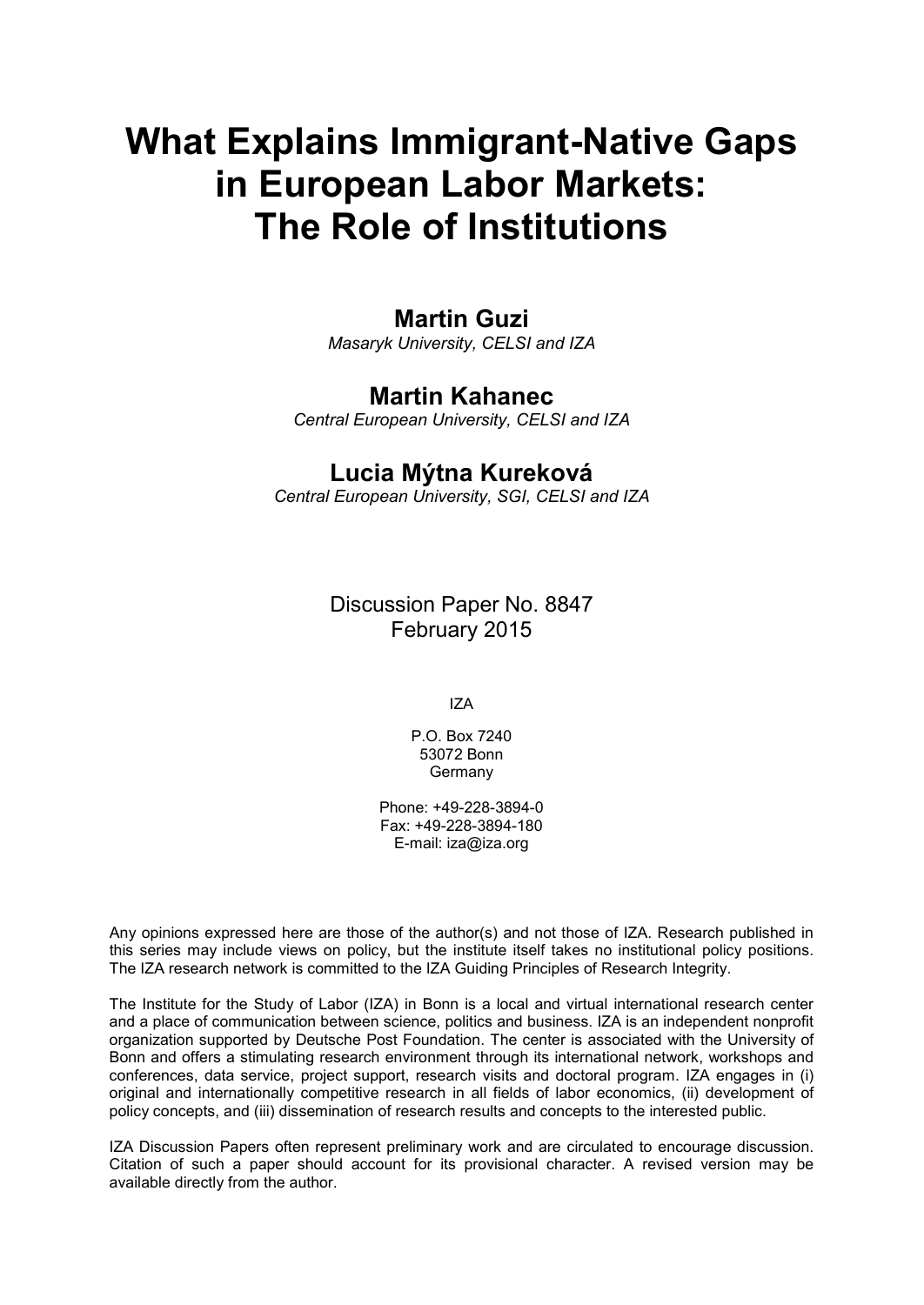IZA Discussion Paper No. 8847 February 2015

## **ABSTRACT**

### **What Explains Immigrant-Native Gaps in European Labor Markets: The Role of Institutions[\\*](#page-2-0)**

The role of institutions in immigrant integration remains underexplored in spite of its essential significance for integration policies. This paper adopts the Varieties of Capitalism framework to study the institutional determinants of immigrant-native gaps in host labor markets. Using the EU LFS we first measure immigrant-native gaps in labor force participation, unemployment, low-skilled employment and temporary employment. We distinguish the gaps that can be explained by immigrant-native differences in characteristics from those that cannot be explained by such differences, as these require different integration policy approaches. In the second stage we measure the effects of institutional and contextual variables on explained and unexplained immigrant-native gaps. Our findings confirm that institutional contexts play a significant role in immigrant integration, and highlight the importance of tailoring policy approaches with regard to the causes of immigrant-native gaps.

JEL Classification: J15, J18, J61

Keywords: immigrant integration, integration policy, discrimination, labor market, Varieties of Capitalism

Corresponding author:

Martin Kahanec Department of Public Policy Central European University Nádor u. 11 H-1051 Budapest **Hungary** E-mail: [KahanecM@ceu.hu](mailto:KahanecM@ceu.hu)

<span id="page-2-0"></span>This paper expands on the project "KING - Knowledge for Integration Governance" which was funded with support from the European Commission. Martin Guzi acknowledges the support of the program "Employment of Best Young Scientists for International Cooperation Empowerment" (CZ.1.07/2.3.00/30.0037). This paper reflects the views of the authors only; the European Commission or any other funding agency or consortium partner cannot be held responsible for any use that may be made of the information contained therein. We thank Kea Tijdens, Miguel Loriz, Alessandra Venturini, Guia Gilardoni and an anonymous referee for their comments and suggestions, as well as Liliya Levandowska for research assistance. Any errors in this text are the responsibility of the authors.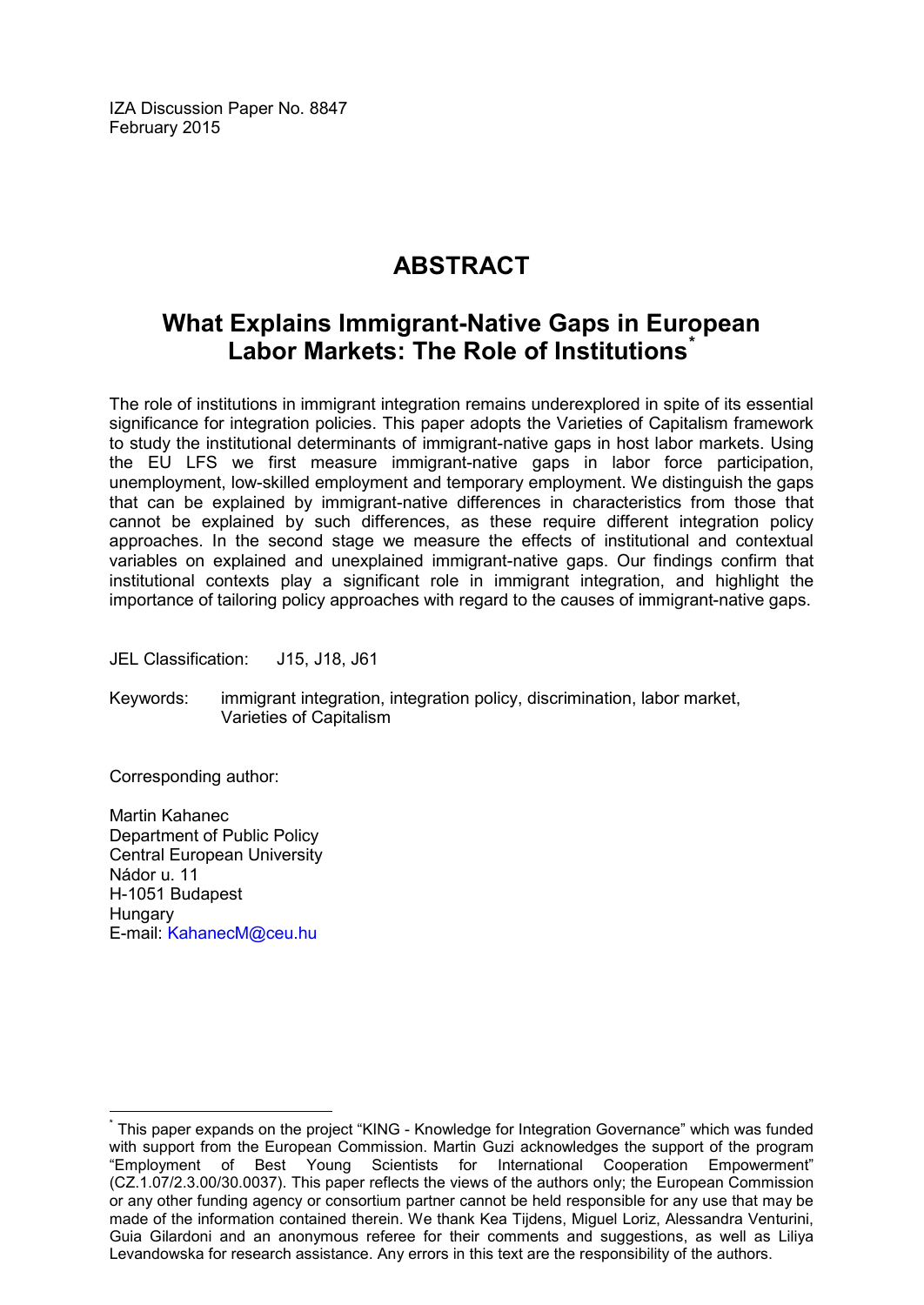#### **1. Introduction**

Immigrant-native labor market gaps can be viewed as an inevitable artifact of the imperfect adjustment of immigrants and natives in globalized labor markets, but also as a challenge that may threaten cohesion in receiving societies. With 6.7% of the population in the European Union being foreign-born<sup>1</sup>, it is an important task for scientists as well as policy makers to better understand the determinants of native-immigrant gaps in receiving labor markets.

This topic has received much scholarly attention, starting with the seminal works by Chiswick (1978) and Borjas (1985), who looked at immigrant adjustment in the US. Several studies, including Zimmermann (2005), Kahanec and Zaiceva (2009), Kahanec, Zaiceva and Zimmermann (2011) focused on European labor markets, finding labor market gaps between immigrants and natives that vary across outcome variables, immigrant groups, receiving countries, and time. Although there is evidence that some of these gaps decline with time spent in the receiving country, the studies show that they do not necessarily disappear fully, and that some of them are transferred across generations of immigrants, while some may even increase in subsequent generations (Kahanec and Zimmermann,  $2011$  $2011$ ).<sup>2</sup>

The literature has identified a number of determinants of native-immigrant labor market gaps, including years since migration (Chiswick, 1978; Borjas, 1985; Kahanec, Zaiceva and Zimmermann, 2011), year of arrival, or the cohort effect, (Borjas, 1985), country of origin

 $1$  Eurostat, January 2013. Available at:

[http://epp.eurostat.ec.europa.eu/statistics\\_explained/index.php/Migration\\_and\\_migrant\\_population\\_statistics#Foreig](http://epp.eurostat.ec.europa.eu/statistics_explained/index.php/Migration_and_migrant_population_statistics#Foreign_and_foreign-born_population)<br>n and foreign-born population

<span id="page-3-1"></span><span id="page-3-0"></span> $\frac{1}{2}$  In addition to the studies which take a pan-European perspective, there are numerous country studies, including Clark and Drinkwater (2014) for the UK, Amuedo-Dorantes and de la Rica (2007) for Spain, or Biavaschi and Zimmermann (2014) for Germany.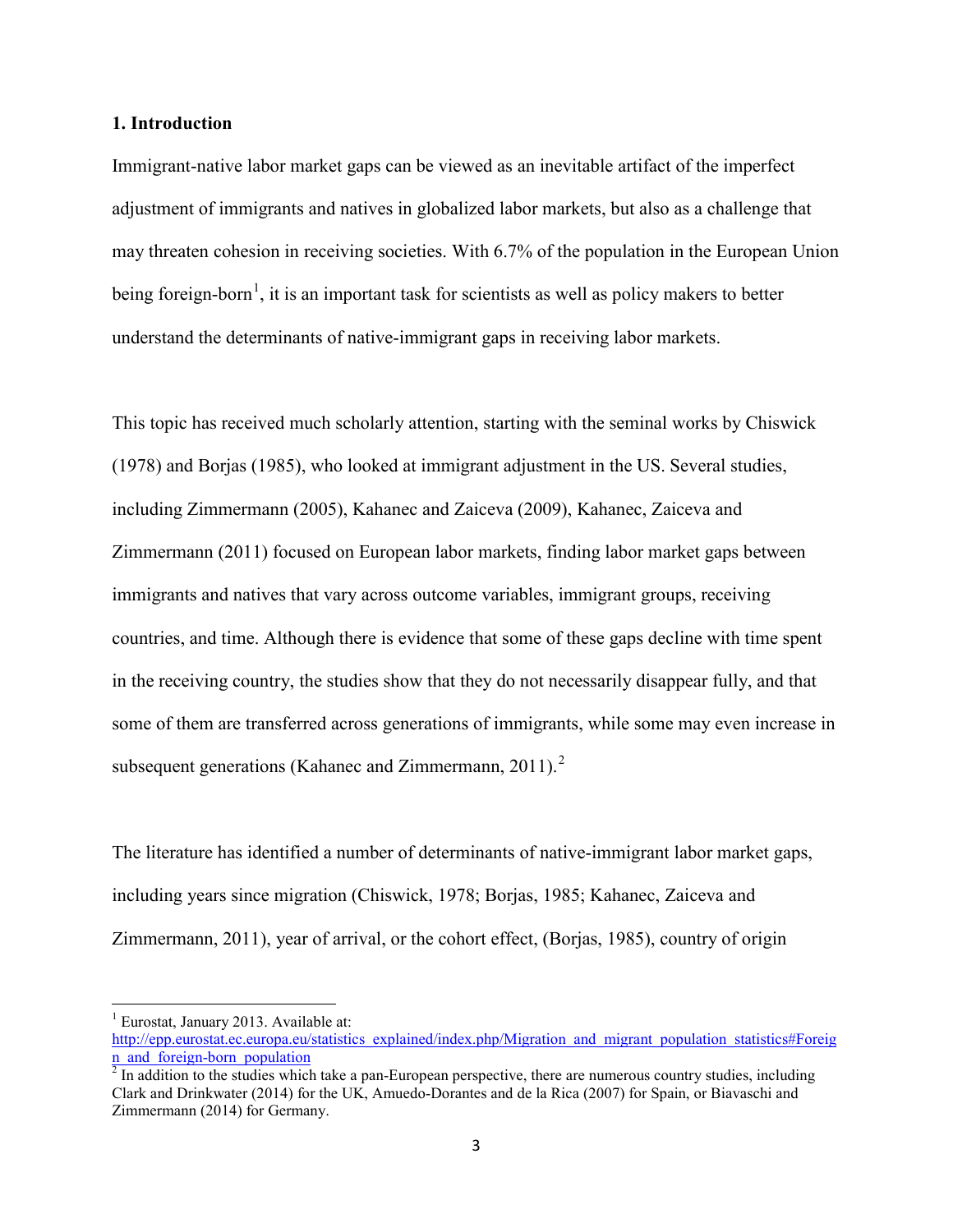(Adsera and Chiswick, 2007), lower returns to human capital (Van Ours and Veenman, 1999; Aeberhardt et al. 2007), gender (Adsera and Chiswick, 2007), or lack of citizenship rights (Fougère and Safi, 2006, Constant and Zimmermann, 2005, Kahanec and Zaiceva, 2009).The role of social capital is studied by Kahanec and Mendola (2009), while Constant and Zimmermann (2008) conceptualize and demonstrate the role of ethnic identity. There is also evidence that discriminatory attitudes towards immigrants pose barriers to their labor market integration (Becker, 2010; Constant, Kahanec and Zimmermann, 2009; Rooth, 2014).

Although native-immigrant labor market gaps have been extensively studied in the literature (some of which is mentioned above), there is no systematic evidence of how macro-level institutional contexts affect these gaps.<sup>[3](#page-3-1)</sup> Moreover, the literature remains silent as to which institutional factors explain the gaps driven by differing characteristics of native and immigrant groups, and what factors drive the gaps that cannot be explained by such observable differences. The only exception known to us is a related paper by Guzi, Kahanec and Mýtna Kureková (2015), who adopt a methodology similar to the one we use in this paper to investigate the role of immigration and integration policies for native-immigrant labor market gaps.<sup>[4](#page-4-0)</sup>

Differentiating the two types of native-immigrant gaps is, however, a key aspect of immigrant integration in host labor markets. This is the policy challenges and implications for reducing the explained part of the native-immigrant gaps are different from those relevant to closing the gaps between observably equal natives and immigrants. To illustrate, whereas immigration, education,

<span id="page-4-1"></span><sup>&</sup>lt;sup>3</sup> A study by Kahancová and Szabó (2012) reviews what little we know about the role of industrial relations for immigrants' integration outcomes. Dustmann and Frattini (2011) and D'Amuri and Peri (2010) study the role of institutions in a different framework and focus only on employment protection. <sup>4</sup> See also Kahanec (2014).

<span id="page-4-0"></span>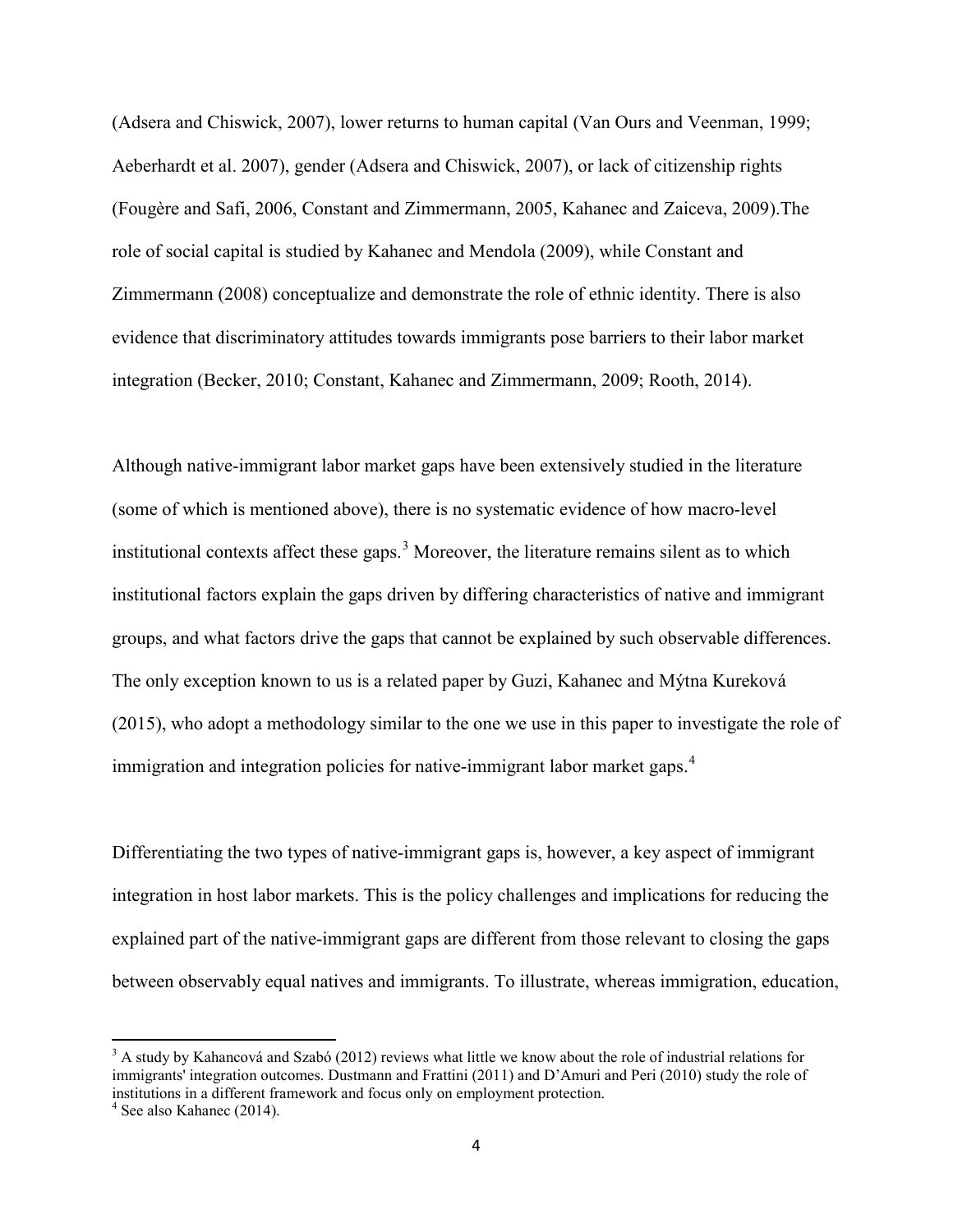health and housing policies are the key factors affecting human capital gaps between natives and immigrants, antidiscrimination and equal treatment policies are the primary tools for addressing the problem of unexplained native-immigrant gaps.

This study breaks new ground by offering a systematic measurement of the role of labor market institutions and supply and demand factors on immigrant-native labor market gaps. In stage one, using the EU LFS as an underlying source of data, we construct a panel dataset containing measures of native-immigrant labor market gaps as well as institutional characteristics for a set of European countries in the period 2004-2012. Specifically, we distinguish two sources of native-immigrant labor market gaps: differences in characteristics interpreted as the *explained* component (educational attainment, gender or age composition, geographic distribution); and unobserved characteristics, such as group differences in ethnic or social capital, behavioral variables, unequal treatment, discrimination or other unobserved factors, as the *unexplained*  component. The explained gap reflects immigrant-native group differences that arise outside of the labor market, whereas unexplained gaps imply unequal treatment or behavior of immigrants and natives in the labor market. This is an important distinction from the policy perspective.

In stage two we use the panel constructed in stage one to evaluate the role of institutional and supply and demand factors for immigrant-native labor market gaps, which we do separately for the explained and unexplained components. We broadly adapt the varieties of capitalism (VoC) framework (Hall and Soskice, 2001) and its later extensions (Hancké, Rhodes and Thatcher, 2007) to test the effect of country clusters with similar institutional characteristics. In addition to country types, the key independent variables that underpin the VoC framework and which we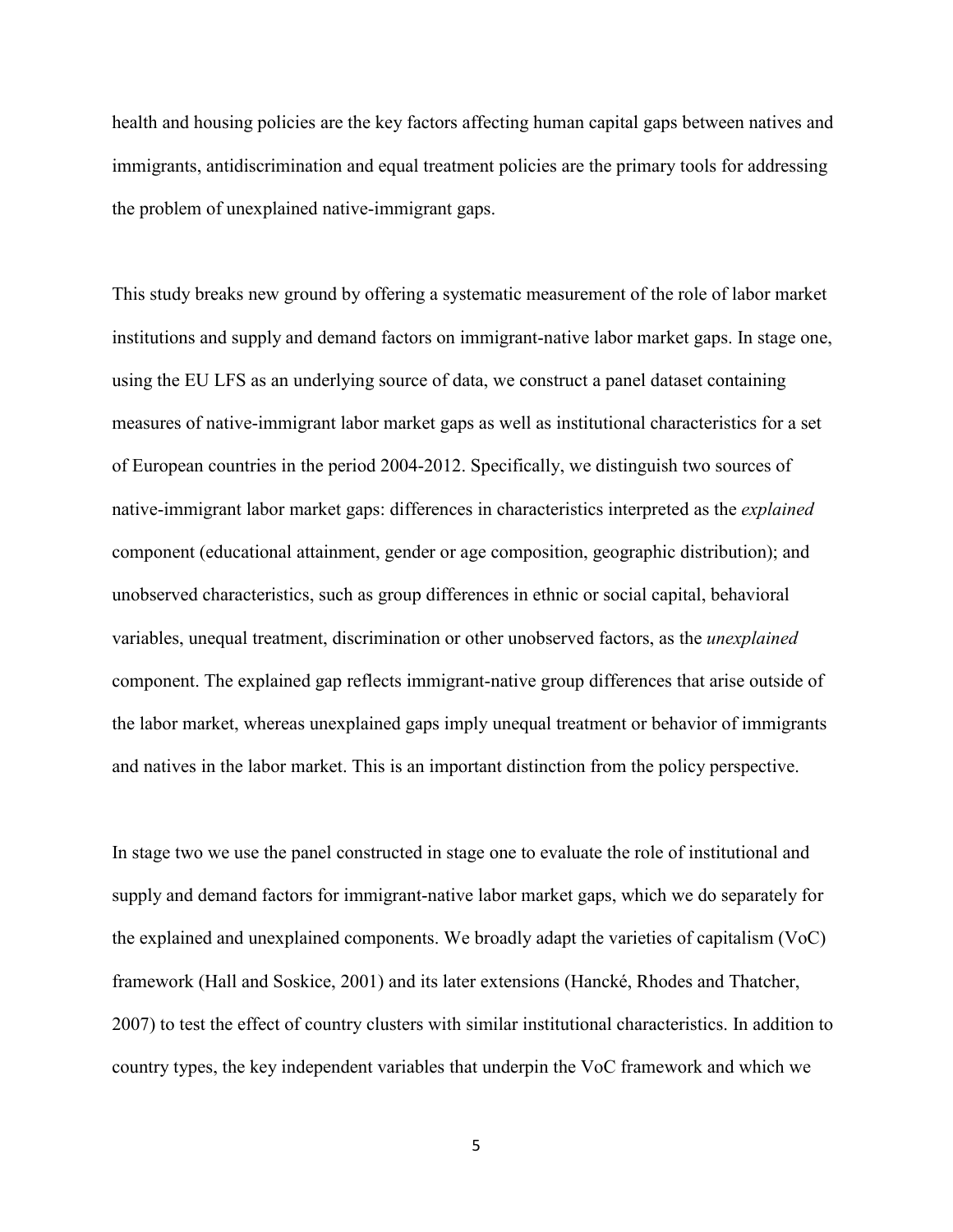hypothesize to have an impact on native-immigrant labor market gaps are: employment protection indicators related to regular and temporary contracts, union density, and coverage of collective bargaining agreements. We control for additional supply and demand factors by including the countries' GDP per capita and unemployment rate in the analysis.

This study helps us to understand which institutional variables provide for a more equitable immigrant-native relationship in terms of greater similarity between the immigrant and native populations (explained gap) and which variables are conducive to more similar treatment and behavior of immigrant and native populations in the labor market (unexplained gap). We proceed as follows: the next section constructs measurements of immigrant-native labor market gaps, explained and unexplained, and outlines the institutional measures used. We then develop an empirical model to test the institutional determinants of explained and unexplained labor market gaps, before reporting and interpreting the results and offering conclusions.

#### **2. Constructing the data**

#### *2.1 Immigrant-native labor market gaps*

The explained component of native-immigrant labor market gaps represents the part of the total existing native-immigrant gaps that arises due to differentials originating outside the labor market, due to observable differences in characteristics such as educational attainment, gender or age composition, and geographic distribution, between immigrant and native populations. These mainly result from various aspects of immigrant selection, or educational, housing or health factors.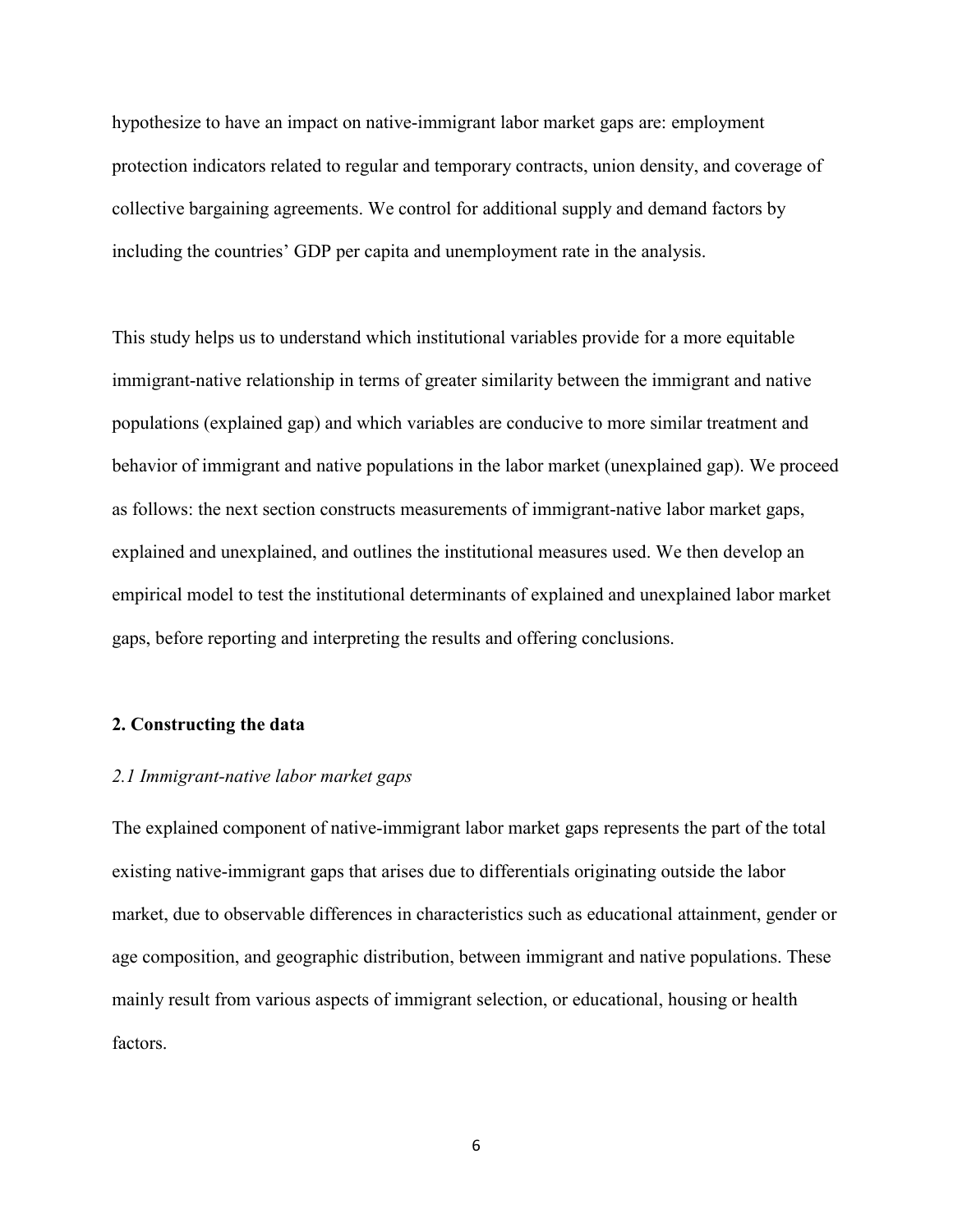On the other hand, the unexplained component represents the part of native-immigrant gaps that is due to unobservable group differentials, including differences in social or ethnic capital, or discrimination in the labor market. This component implies the existence of unequal treatment of observably identical individuals, which relates to (anti-) discrimination policies; or may reflect different returns to human, social and ethnic capital in the host country's labor market.

Specifically, in the same way as Guzi and Kahanec (2015), we use the 2004-2012 waves of the EU Labor Force Survey (EU LFS) to construct four dependent variables to assess the position of migrants in the labor market, including immigrant-native gaps in labor force participation, unemployment status, the incidence of low-skill jobs and the type of contract, temporary or permanent. The sample includes about 8.1 million individuals, of which 8.5 % are immigrants.

Participation in the labor market measures natives' and immigrants' access to the labor market, unemployment rate measures their chances of getting a job, and the last two variables gauge the quality of the jobs the immigrants are able to get. Following the ILO's definition, participation rate refers to the share of the working age population who are either employed or unemployed, i.e. have no job but are actively looking for and can take one. Low-skill jobs are defined as elementary occupations consisting of simple and routine tasks in the ISCO-9 group. Temporary contracts are defined in the EU LFS as contracts with a limited duration. The sample includes 19 countries with sufficient observations on immigrants in the EU Labor Force Survey: Austria, Belgium, Czech Republic, Denmark, Estonia, Finland, France, Germany, Greece, Hungary,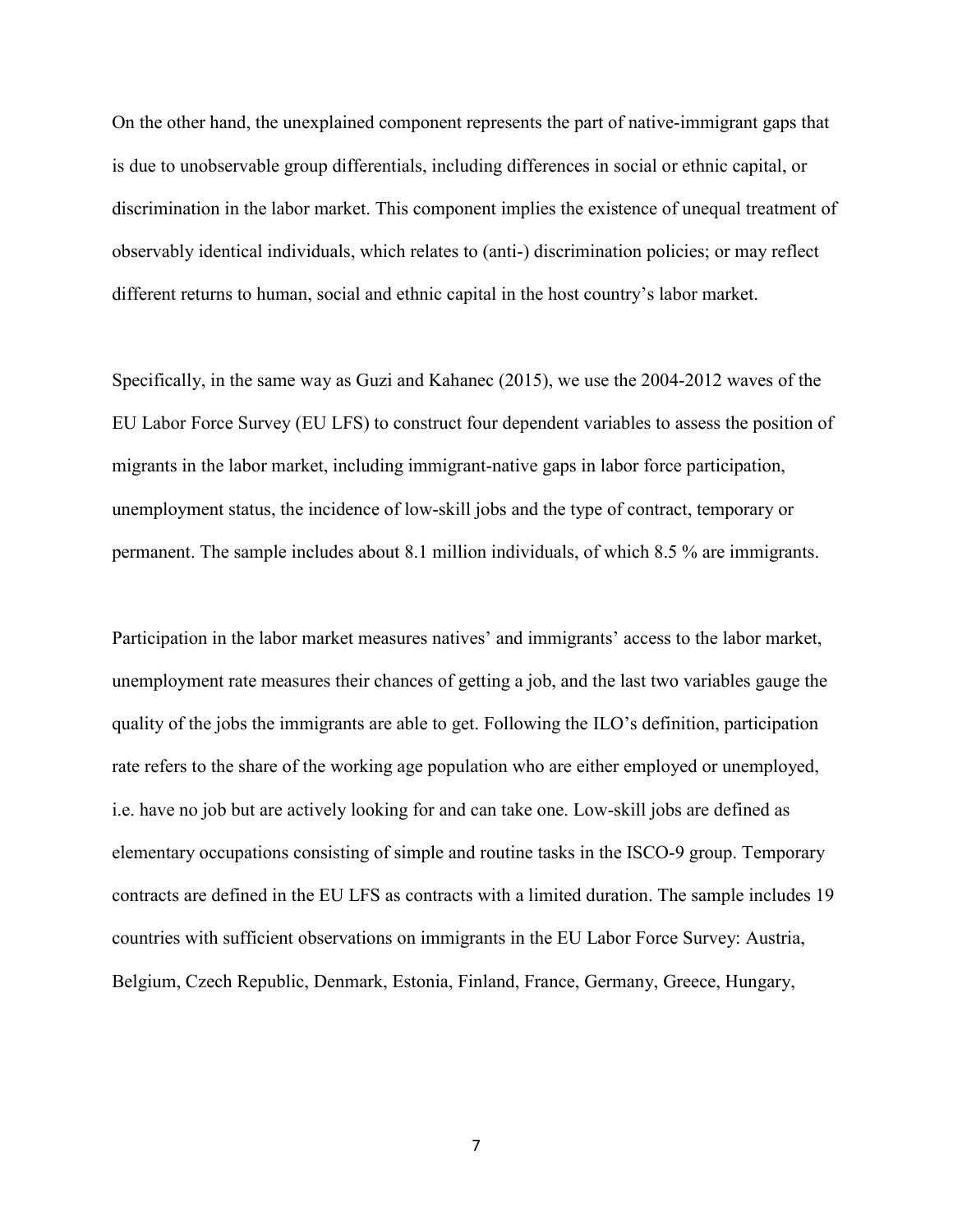Ireland, Italy, Luxembourg, the Netherlands, Portugal, Slovakia, Spain, Sweden and the United Kingdom.<sup>[5](#page-4-1)</sup>

To measure what proportion of the mean differences in labor market outcomes between natives *n* and immigrants *m* is accounted for by differences in the observable characteristics of migrant and native populations, and what proportion remains unexplained, we adopt a version of the Blinder-Oaxaca (Oaxaca, 1973; Blinder, 1973) framework. The procedure uses an econometric model to explain individual labor market outcomes, which is estimated separately for natives (1) and for migrants (2) for each outcome variable Y, country *k* and year *t*

$$
Y_n = \alpha_n + X'_n \beta_n + \varepsilon_n \qquad (1)
$$
  

$$
Y_m = \alpha_m + X'_m \beta_m + \varepsilon_m \qquad (2)
$$

where X is the vector of observable individual characteristics,  $\alpha$  is the intercept,  $\beta$  is the vector of coefficients, and  $\varepsilon$  is the error term.

In order to examine the sources of outcome variable differentials between natives and migrants, a counterfactual model is constructed in which migrants are treated as natives. The counterfactual outcome  $\overline{Y}_m^*$  for migrants is defined as

$$
\bar{Y}_m^* = \hat{\alpha}_n + \bar{X}_m' \hat{\beta}_n , \qquad (3)
$$

where we take the intercept and coefficients  $\beta_n$  from the model estimated for natives, and  $\bar{X}_m$  is a vector of the means of the explanatory variables for migrants. The average gap between natives and migrants can then be decomposed into a gap explained by characteristics, that is, differences between the natives' outcome and the counterfactual outcome, and a gap due to coefficients, i.e.

<span id="page-8-0"></span> $<sup>5</sup>$  The sample includes all countries for which there is sufficient information on the immigrant population in the EU-</sup> LFS. Migrant status is based on country of birth except for Germany, where we use information on nationality for this purpose.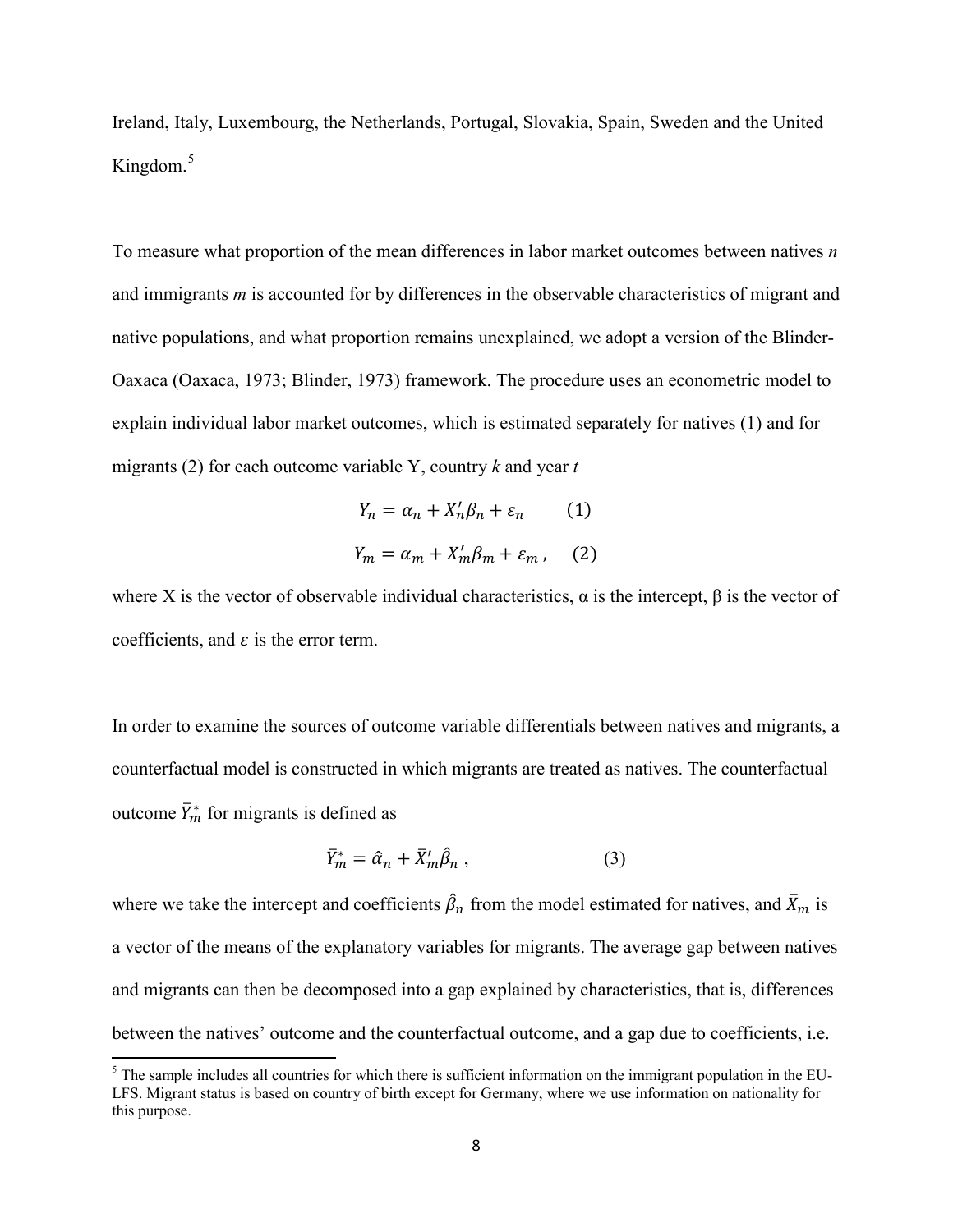differences between the counterfactual outcome and the migrants' outcome. The Blinder-Oaxaca decomposition of native-immigrant gap ∆ for each outcome variable, country *k* and year *t* is then

$$
\Delta \equiv \bar{Y}_n - \bar{Y}_m = (\bar{X}_n - \bar{X}_m)' \hat{\beta}_n + \bar{X}'_m (\hat{\beta}_n - \hat{\beta}_m) \equiv \Delta^e + \Delta^u , \qquad (4)
$$

where  $\bar{X}_n$  and  $\bar{X}_m$  are vectors of the means of the explanatory variables for natives and migrants, respectively, and  $\beta_n$  and  $\beta_m$  are the estimated coefficients from regressions (1) and (2). The first term of equation (4) on the right-hand side,  $\Delta^e$ , is the gap due to the different (average) characteristics of natives and immigrants, hence the *explained* gap. The second term,  $\Delta^{u}$ , is the gap due to differences in coefficients, and in this sense remains an *unexplained* gap. We adopt a non-linear decomposition technique described by Yun (2004) to perform the decomposition outlined above on the binary dependent variables. This procedure, performed for each country *k* and year *t* separately, yields longitudinal data (with dimensions *k* and *t*) spanning 21 European countries over the period 2004-2012 for explained and unexplained immigrant-native gaps ( $\Delta^{e}$ ) and  $\Delta^{u}$ ) in each of the outcome variables: labor force participation, unemployment status, incidence of low-skill jobs, and type of contract (temporary or permanent). Table 1 shows the characteristics separately for native and immigrant populations. A number of differences are identified as significant, given the large sample size. The immigrant population is somewhat younger and less educated than the native population, and is concentrated in urban areas.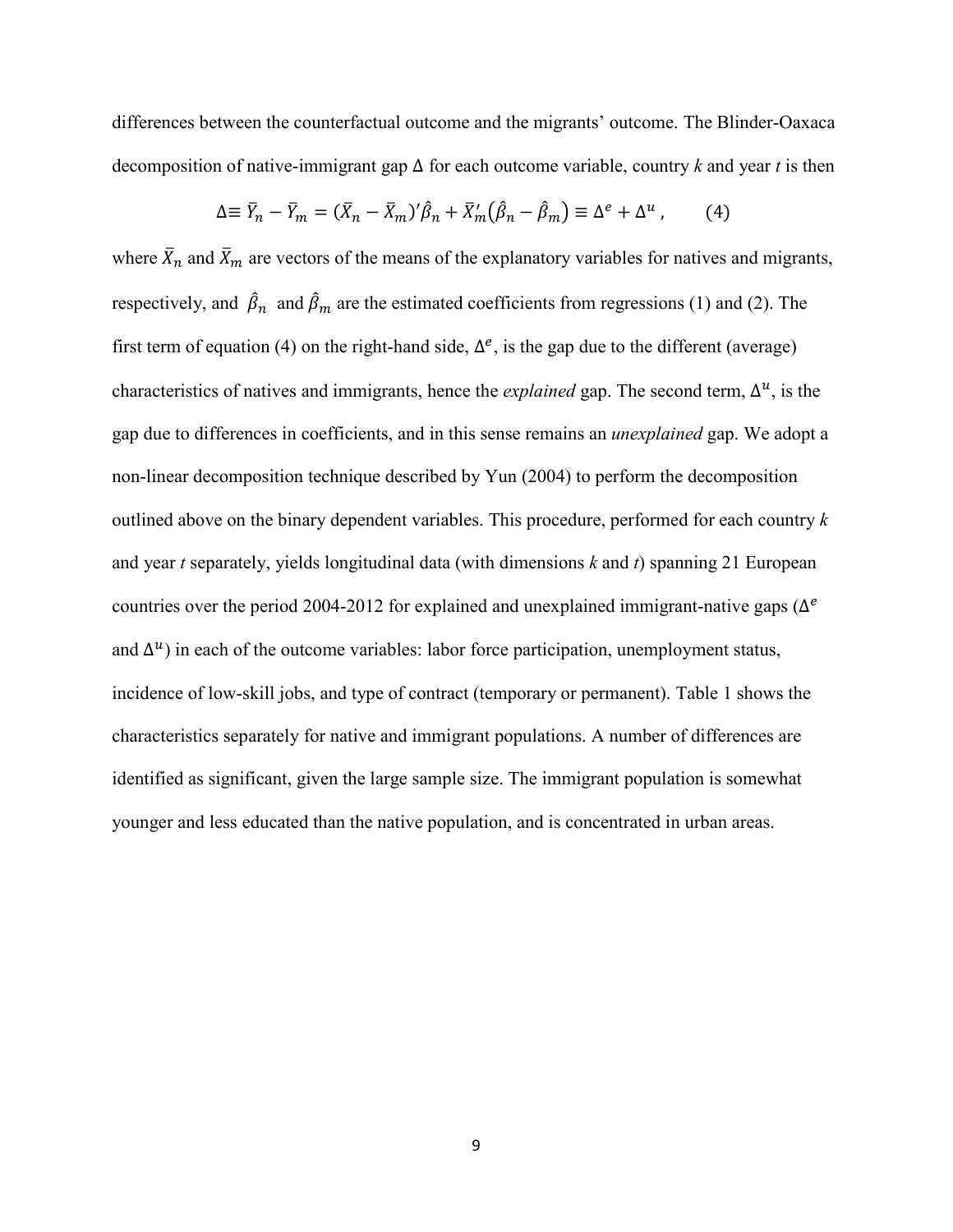#### Table 1. Descriptive statistics

|                                      | Migrant | Native |
|--------------------------------------|---------|--------|
| Female                               | 0.51    | 0.50   |
| Age                                  | 38.6    | 39.9   |
| <b>ISCED1</b> primary                | 0.15    | 0.09   |
| <b>ISCED2</b> lower secondary        | 0.25    | 0.24   |
| <b>ISCED3</b> upper secondary        | 0.35    | 0.42   |
| ISCED4 post-secondary                | 0.02    | 0.02   |
| <b>ISCED5</b> university             | 0.22    | 0.22   |
| <b>ISCED6</b> postdoc                | 0.01    | 0.01   |
| Urbanization: Densely-populated area | 0.66    | 0.47   |
| Urbanization: Intermediate area      | 0.22    | 0.31   |
| Urbanization: Thinly-populated area  | 0.12    | 0.22   |
|                                      |         | га     |

Source: Authors' calculation based on EU-LFS, 2004-2012

Note: The sample is limited to individuals aged 15-64 years old. Statistics are weighted by population weights.

#### *2.2 Labor Market Institutions*

Labor market institutions are an integral part of a broader institutional framework in which immigration and immigrant integration take place. The organization of industrial relations, education and vocational training, corporate governance and organization of the production process, and supply and demand factors all affect what types of immigrants are likely to come to a given country and how difficult it is for them to integrate in that country's labor market. To illustrate, immigrants may find it easier to adjust in countries whose educational system promotes general rather than specific skills, as specific skills may be more difficult to transfer from their countries of origin. From another perspective, stronger trade unions may be able to ensure equal employment conditions for immigrants; however, those with less favorable characteristics may find it more difficult to find a job under such conditions (for a detailed discussion of these issues see Guzi, Kahanec, and Mýtna Kureková, 2014).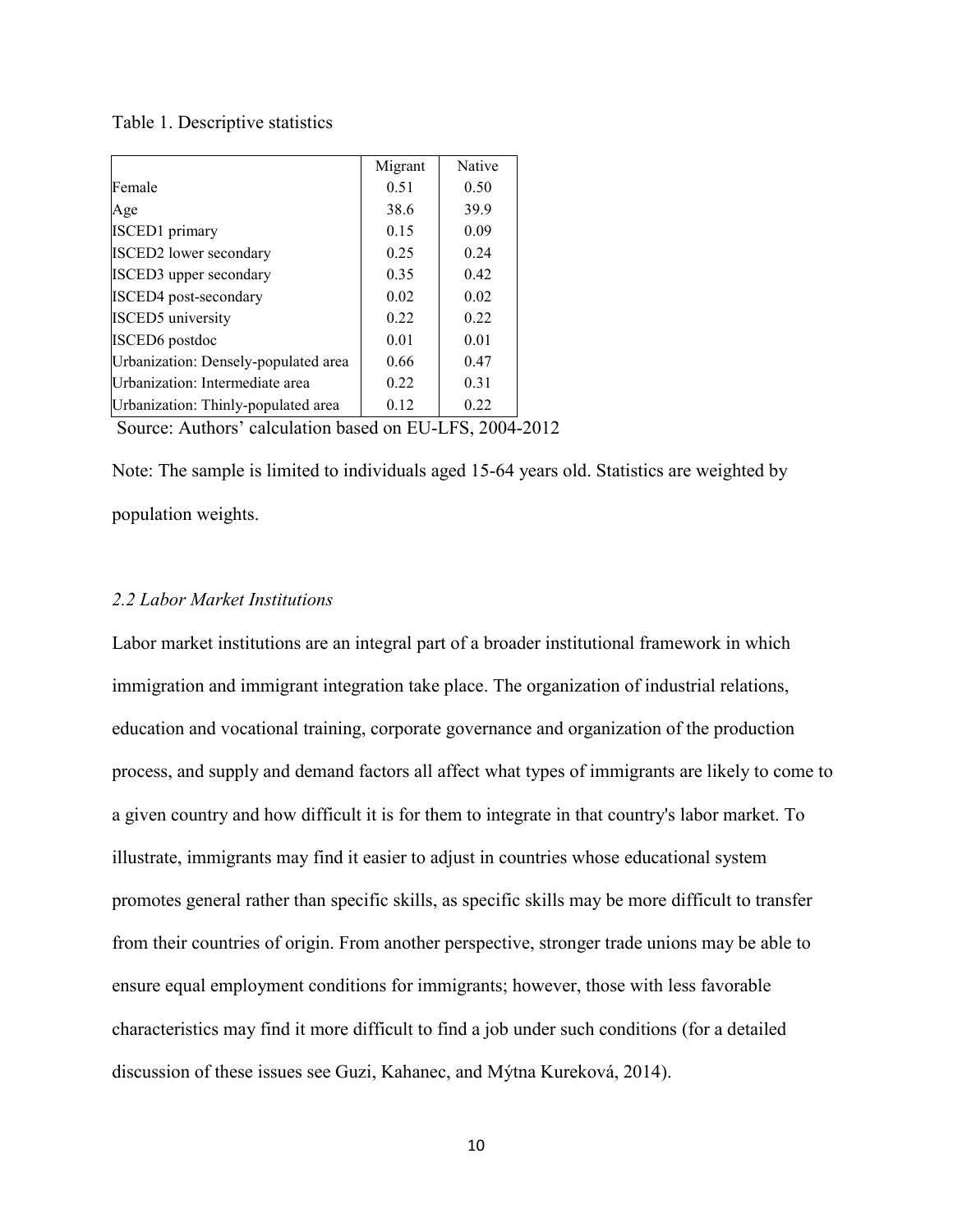To measure the effect of these institutional contexts and complementarities on native-immigrant labor market gaps, we adopt concepts from the Varieties of Capitalism (VoC) literature. Specifically, following Hall and Soskice (2001) and Hancké, Rhodes and Thatcher (2007), we distinguish between coordinated market economies (CMEs), liberal market economics (LMEs), mixed market economies (MMEs), and emerging market economies (EMEs).<sup>[6](#page-8-0)</sup>

In addition to these broad VoC categories, we also consider a number of more specific explanatory institutional variables. First, labor market regulation, measured by the employment protection index (EPL), gauges labor market rigidities. We test whether the level of labor market flexibility can partly explain immigrant-native gaps. The EPL indicators are published annually by OECD, and observe 21 different aspects of employment protection regulation. We consider two indices, for protection of regular employment and for regulation of temporary forms of employment, in order to capture both regular employment and the more flexible forms of employment via which migrants are often more likely to enter the labor market. The former is based on a broad set of indicators, such as the period of notice before dismissal, severance pay, and the difficulties associated with worker dismissal. The latter considers restrictions on fixedterm contracts in the labor market, such as the maximum number or duration of successive contracts, and the type of work eligible for temporary employment contracts. Both indicators are measured on a scale between 1 and 6, with higher values corresponding to higher labor market

<span id="page-11-0"></span><sup>6</sup> In particular, the 19 EU countries we include in this study are grouped as follows: CME includes Austria, Belgium, Germany, Denmark, Finland, Luxembourg, the Netherlands, and Sweden; LME includes Ireland and the United Kingdom; MME includes France, Greece, Italy, Portugal and Spain; and EME includes the Czech Republic, Estonia, Hungary and Slovakia.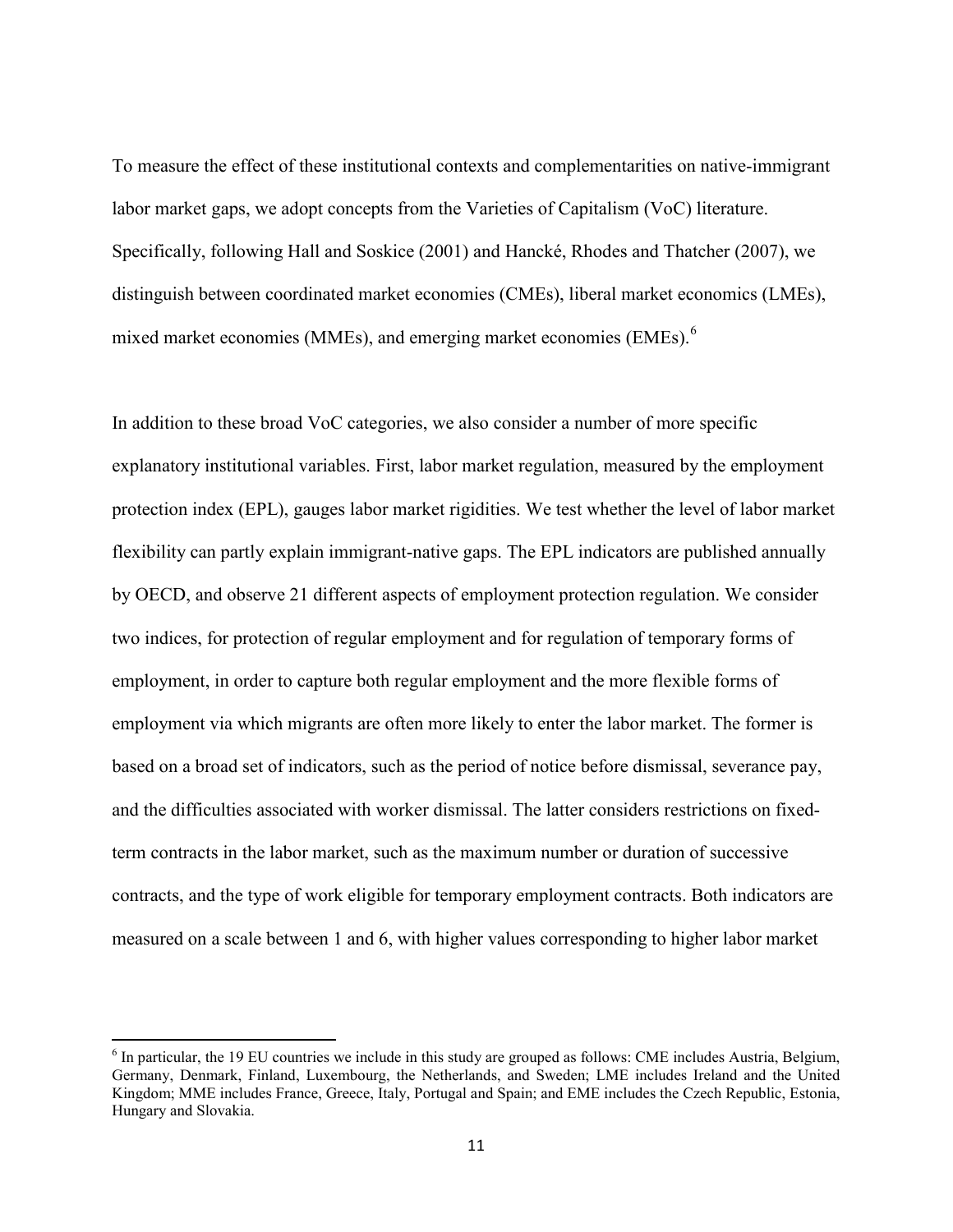rigidities (i.e. less flexibility and more protection). Figure 1 shows that the employment protection variables vary across countries and to some extent also over time.



Figure 1. Employment protection indicators



Note: The data points in missing years are imputed using linear interpolation

Second, we use indicators of social dialogue related to trade union membership and the coverage of collective agreements. The former measures the extent of unionization, as the share of workers who are members of a trade union, and also an indicator of trade union strength (referred to as union density). The latter tells us about the unions' influence and bargaining power, measuring the proportion of all wage and salary earners in employment whose pay and/or conditions of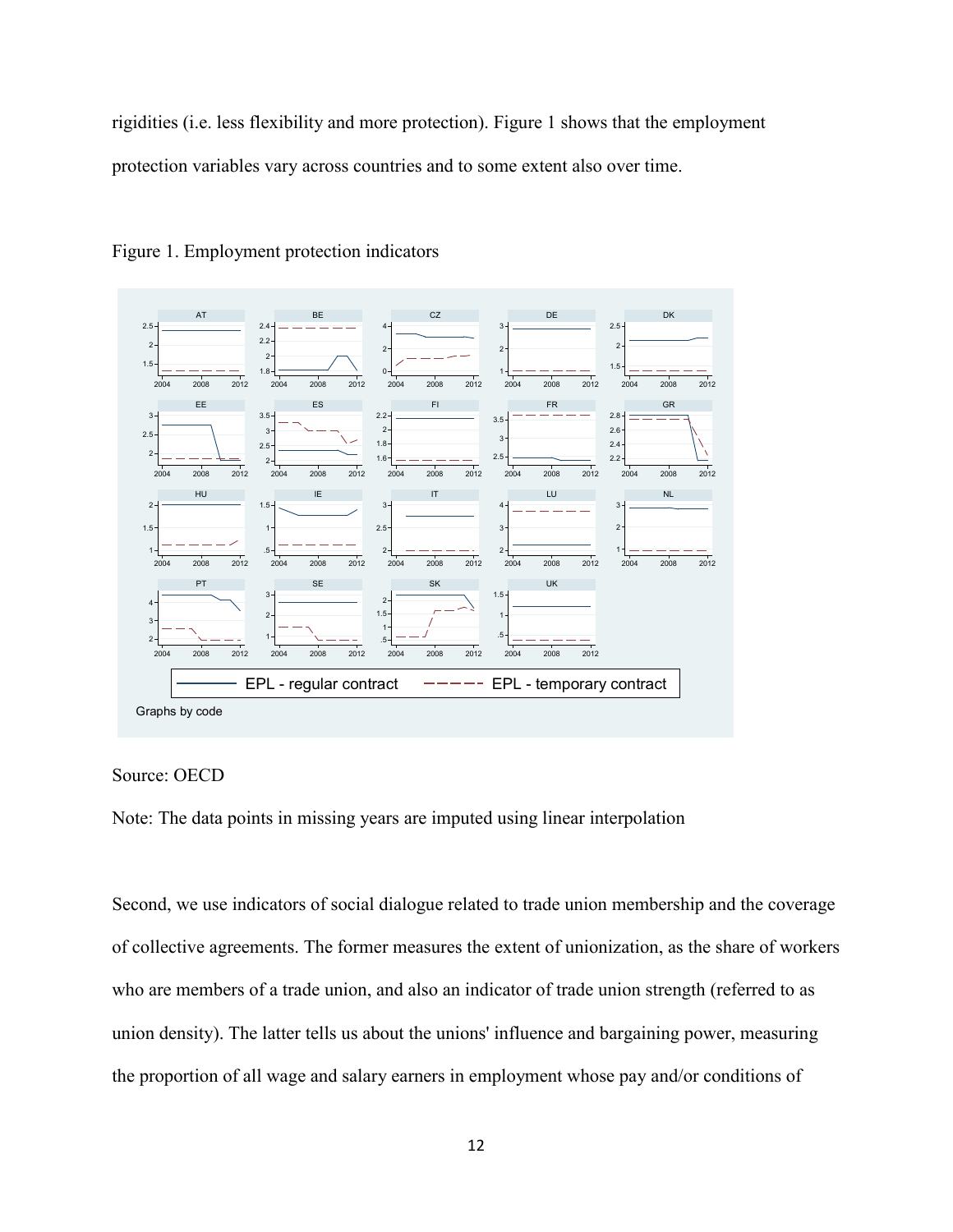employment are determined by a collective agreement. It is important to include both these indicators in the analysis, as each may affect labor market outcomes and may interact with how industrial relations are shaped in the relevant country. For example, in some countries trade union density rates may be comparatively low, yet the degree to which wages and working conditions are regulated by collective agreements may be high (or vice versa). From the perspective of stakeholders in wage bargaining, each of these variables may compensate for the lack of the other, which in turn potentially links them through the stakeholders' strategic choices. We test whether the more unionized countries and/or those with more extensive collective agreement extensions provide more inclusive environments supporting immigrants' integration, i.e. whether these aspects can partially explain immigrant-native gaps.

We take these two variables from the publicly available database on the Institutional Characteristics of Trade Unions, Wage Setting, State Intervention and Social Pacts (ICTWSS), compiled by Jelle Visser. Figure 2 shows there is a large variation in levels of union membership over time and across countries, ranging from around 70% of employees in Finland, Sweden or Denmark, to less than 10% in Estonia and France. As with union density, the coverage rates vary across countries and over time, although in several countries the coverage rate is constant (Figure 2). The coverage rate is traditionally very high (above 80 %) in Austria, Belgium, France, Italy, the Netherlands, Portugal, Spain and all Scandinavian countries. In contrast, the coverage rate is low (below 40%) in eastern European countries, with the exception of Slovenia whose coverage rate is around  $90\%$ .<sup>[7](#page-11-0)</sup>

 $<sup>7</sup>$  Indicators of trade union density or collective bargaining coverage need to be interpreted, however, in the context</sup> of the prevailing industrial relations framework and labor market characteristics.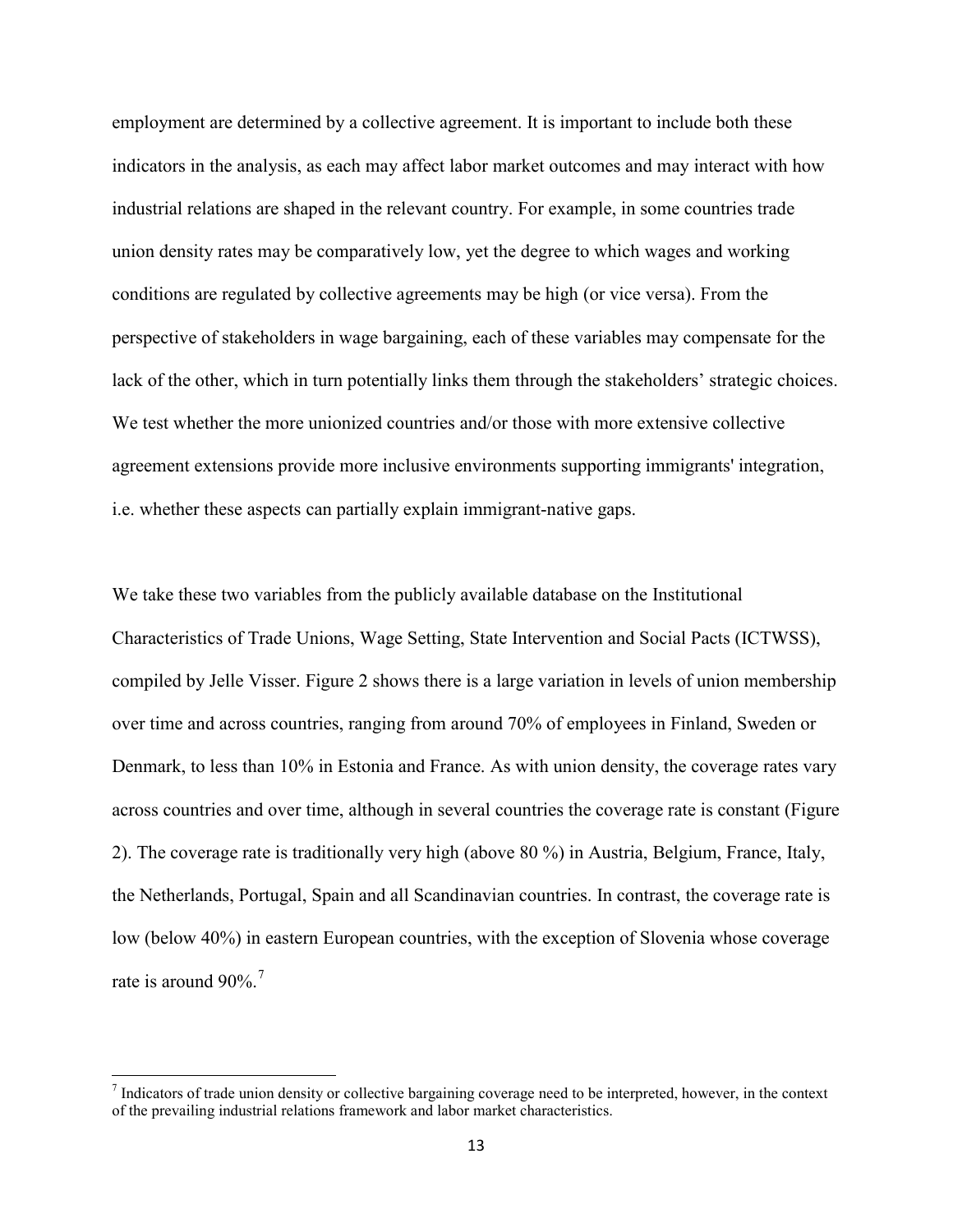



#### Source: ICTWSS database (2013)

Note: The data points in missing years are imputed using linear interpolation. The right axis shows labels for collective bargaining.

Several structural variables characterizing the various VoC types may affect supply and demand conditions, and hence immigrant workers' integration prospects in European labor markets. The country's openness to international trade is one such factor. Whereas the standard Heckscher-Ohlin model posits that migration and international trade are substitutes, its extensions and more recent trade theories suggest that they are complements (Venables, 1999; Krugman, 1995; Markusen et al. 1995). Whichever is the case, a country's openness may influence the demand for immigrant labor, and hence immigrants' integration prospects. Given the skill composition of the supply of immigrant workers, the receiving country's industrial structure determines the skill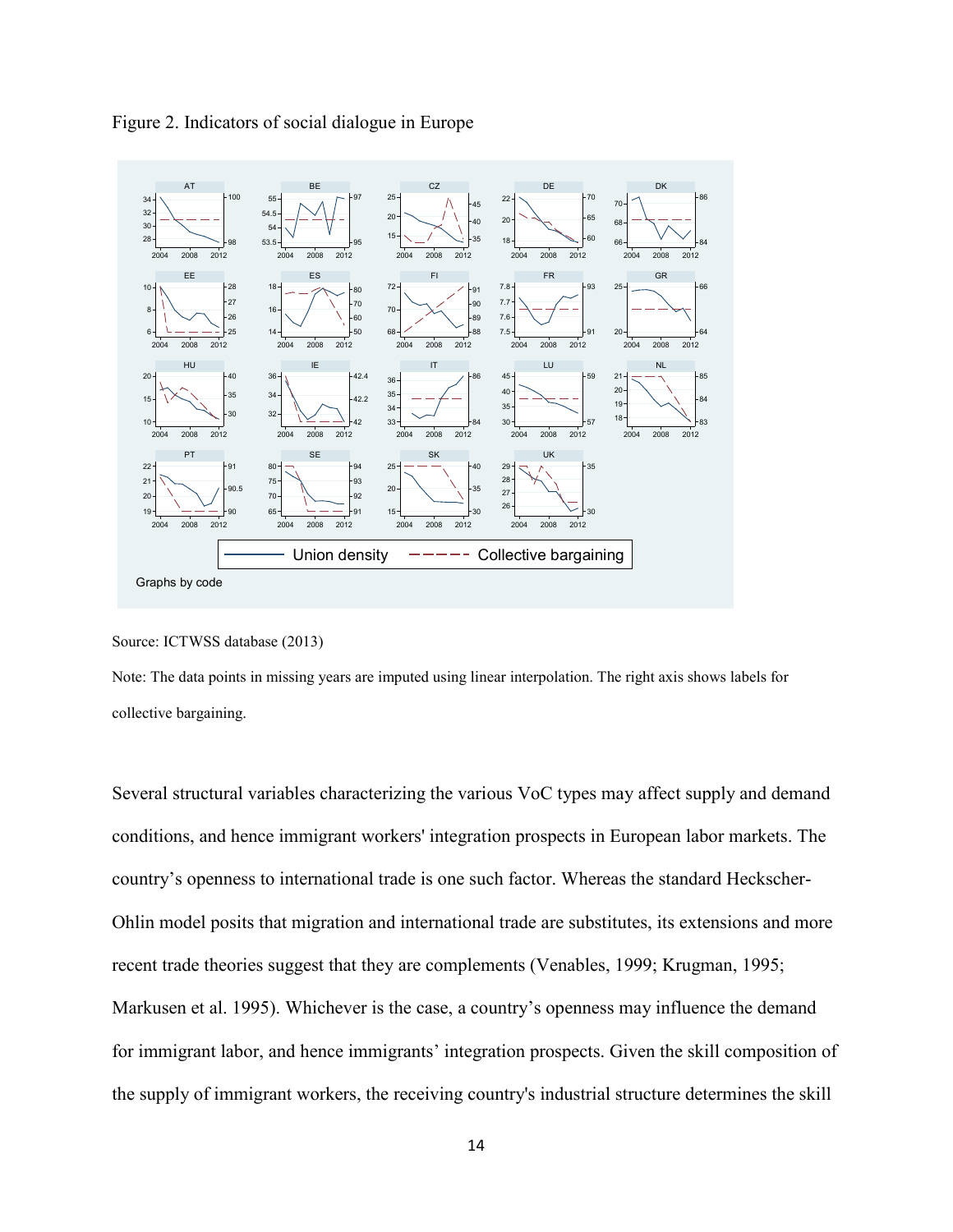composition of labor demand in the economy. A related variable underpinning the VoC typology is the share of people with vocational education and training in the economy, which affects the nature of labor supply and competition in the labor market. Immigrants' integration in the labor market may be easier in general skill regimes, which put less emphasis on formal education and skill certification, as opposed to dual education regimes, where qualification requirements and licensing are more formalized. The interaction of the supply and demand sides then shape the immigrants' prospects of finding a suitable job offer. We therefore include the shares of agriculture, services, and the industrial sector in GDP, as well as the share of people with vocational education and training, in our analysis.

Several studies have documented that country of origin is significant for immigrant integration, and that its effects are persistent (see e.g. Kahanec and Zimmermann, 2011). To account for this, we calculate the shares of immigrants from six major regions of origin in the immigrant stock, using the EU LFS. Table 2 shows that the composition of the immigrant population varies across VoC types. CMEs mainly host immigrants of European origin, whereas in LMEs and MMEs the dominant immigrant groups are of non-European origin. Immigration only has a short history in EMEs, as a result of which these countries host only relatively small numbers of immigrants.

As the EU LFS does not enable us to control for years since migration, a variable that has been shown to significantly affect immigrant integration (e.g. Borjas, 1985; Kahanec and Zimmermann, 2011), we also include a measure of the current inflows of immigrants relative to host country populations. Finally, per capita GDP and the unemployment rate are included in the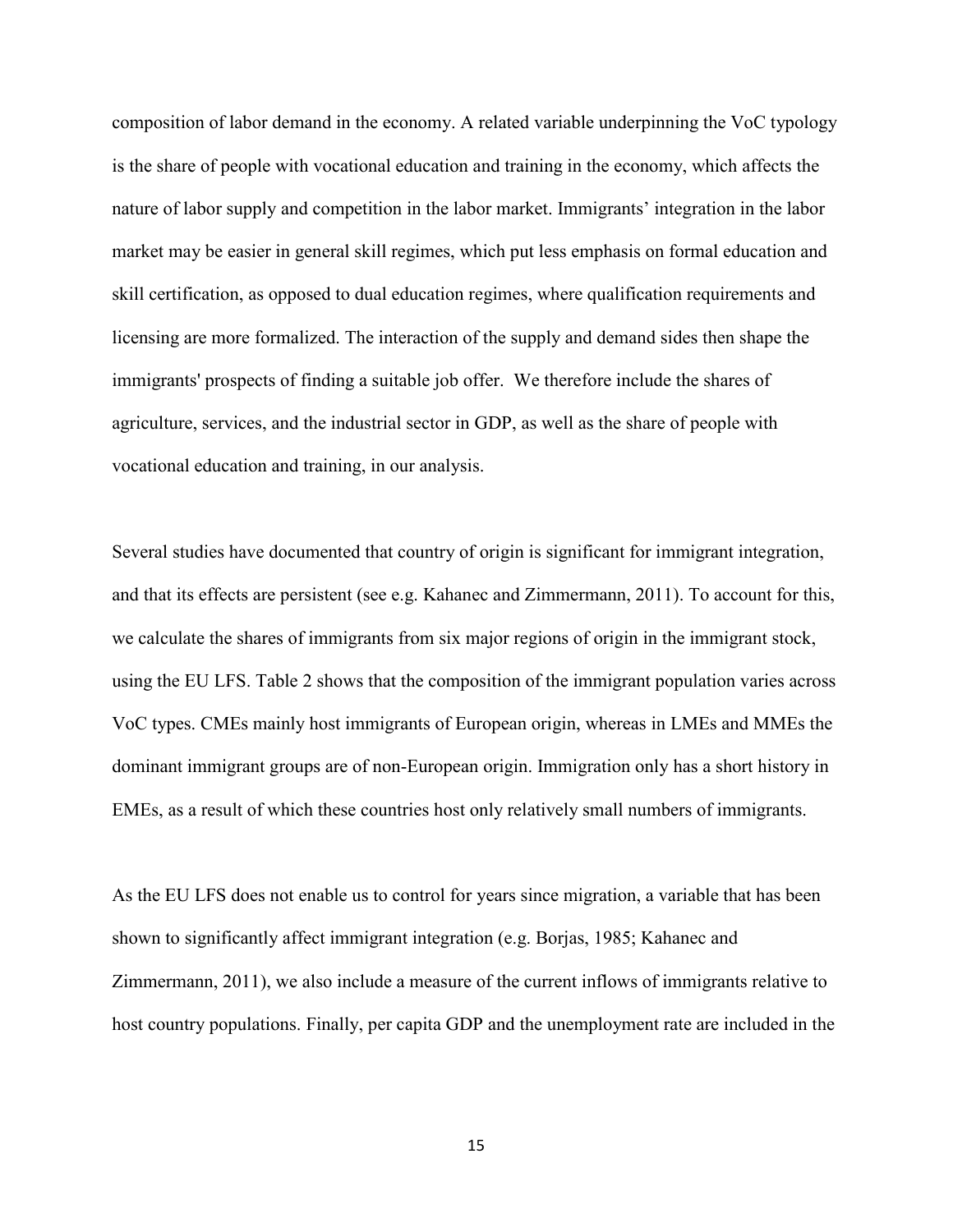analysis to control for possible confounding factors driven by the business cycle. Table 2

illustrates the variation of these institutional and structural variables across the four VoC types.

|                                  | <b>CME</b> | <b>EME</b> | <b>LME</b> | <b>MME</b> |
|----------------------------------|------------|------------|------------|------------|
| Union density                    | 30.27      | 15.97      | 27.54      | 19.20      |
| Collective bargaining coverage   | 74.02      | 35.70      | 33.62      | 83.69      |
| EPL - regular contract           | 2.68       | 2.48       | 1.20       | 2.62       |
| EPL - temporary contract         | 1.17       | 1.18       | 0.39       | 2.87       |
| The share of VET                 | 59.48      | 53.97      | 43.13      | 48.13      |
| Export as % of GDP               | 53.45      | 75.29      | 32.54      | 27.04      |
| Agriculture share of GDP         | 1.15       | 3.29       | 0.73       | 2.27       |
| Manufacturing share of GDP       | 28.19      | 34.47      | 22.78      | 24.11      |
| Services share of GDP            | 70.66      | 62.24      | 76.50      | 73.61      |
| % migrants from EU-15            | 0.26       | 0.07       | 0.21       | 0.18       |
| % migrants from EU-12            | 0.09       | 0.64       | 0.13       | 0.11       |
| % migrants from other Europe     | 0.37       | 0.23       | 0.04       | 0.15       |
| % migrants from Africa           | 0.13       | 0.02       | 0.21       | 0.31       |
| % migrants from Asia             | 0.09       | 0.03       | 0.28       | 0.07       |
| % migrants from America, Oceania | 0.06       | 0.01       | 0.13       | 0.18       |
| Inflow of immigrants, per 1000   | 7.90       | 3.32       | 7.48       | 6.45       |
| Per-capita GDP (log)             | 10.60      | 10.07      | 10.49      | 10.43      |
| Unemployment rate                | 7.28       | 8.99       | 6.56       | 10.34      |

Table 2. Institutional and structural variables across VoC types

Note: Authors' calculation based on the EU Labor Force Survey and Eurostat, World Bank and OECD data. Averages are weighted by country population. CME (Austria, Belgium, Germany, Denmark, Finland, Luxembourg, the Netherlands, and Sweden); LME (Ireland and the United Kingdom); MME (France, Greece, Italy, Portugal and Spain); EME (the Czech Republic, Estonia, Hungary and Slovakia).

In Table 3 we report labor market outcome variables for immigrants and natives across the four studied VoC types. Several salient observations emerge: participation rates are generally lower for immigrants than natives (except in MMEs) while both unemployment rates and the share of workers in low-skilled or temporary employment are higher for immigrants than natives. The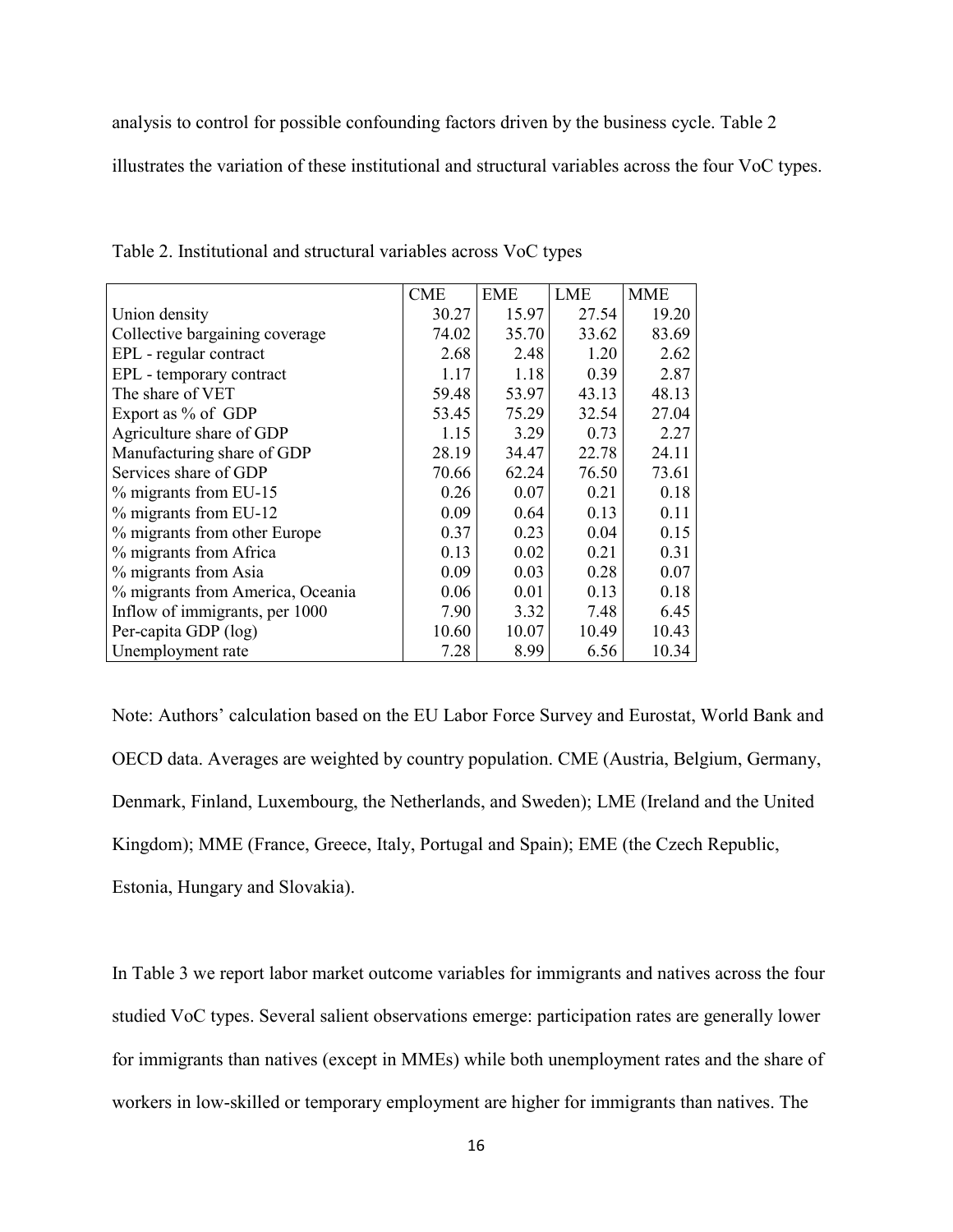gaps are narrowest in LMEs, except for the labor force participation gap, which favors immigrants in MMEs. The largest participation and unemployment gaps are documented in CMEs, whereas the largest low-skilled and temporary employment gaps are observed in MMEs. Our results show that large fractions of these gaps are not explained by observable characteristics.

|                      | <b>CME</b> | <b>EME</b> | <b>LME</b> | <b>MME</b> |
|----------------------|------------|------------|------------|------------|
| <b>Natives</b>       |            |            |            |            |
| Participation rate   | 0.75       | 0.65       | 0.74       | 0.67       |
| Unemployment rate    | 0.06       | 0.10       | 0.07       | 0.10       |
| Low-skill job        | 0.08       | 0.08       | 0.09       | 0.10       |
| Temporary contract   | 0.12       | 0.08       | 0.06       | 0.17       |
| Migrants             |            |            |            |            |
| Participation rate   | 0.71       | 0.68       | 0.72       | 0.73       |
| Unemployment rate    | 0.12       | 0.13       | 0.10       | 0.14       |
| Low-skill job        | 0.16       | 0.13       | 0.13       | 0.25       |
| Temporary contract   | 0.15       | 0.13       | 0.09       | 0.26       |
| <b>Differences</b>   |            |            |            |            |
| Participation rate   | $-0.04$    | 0.03       | $-0.01$    | 0.06       |
| Unemployment rate    | 0.06       | 0.03       | 0.02       | 0.05       |
| Low-skill job        | 0.09       | 0.04       | 0.04       | 0.15       |
| Temporary contract   | 0.04       | 0.04       | 0.03       | 0.09       |
| Unexplained gap      |            |            |            |            |
| Participation rate   | $-0.06$    | $-0.01$    | $-0.06$    | 0.02       |
| Unemployment rate    | 0.05       | 0.04       | 0.03       | 0.03       |
| Low-skill job        | 0.07       | 0.04       | 0.06       | 0.14       |
| Temporary contract   | 0.04       | 0.05       | 0.03       | 0.08       |
| <b>Explained</b> gap |            |            |            |            |
| Participation rate   | 0.02       | 0.04       | 0.05       | 0.04       |
| Unemployment rate    | 0.01       | $-0.01$    | 0.00       | 0.01       |
| Low-skill job        | 0.02       | 0.01       | $-0.02$    | 0.01       |
| Temporary contract   | 0.00       | $-0.01$    | 0.00       | 0.01       |

Table 3. Natives' and immigrants' labor market outcomes by VoC type

Source: Authors' calculation based on EU-LFS, 2004-2012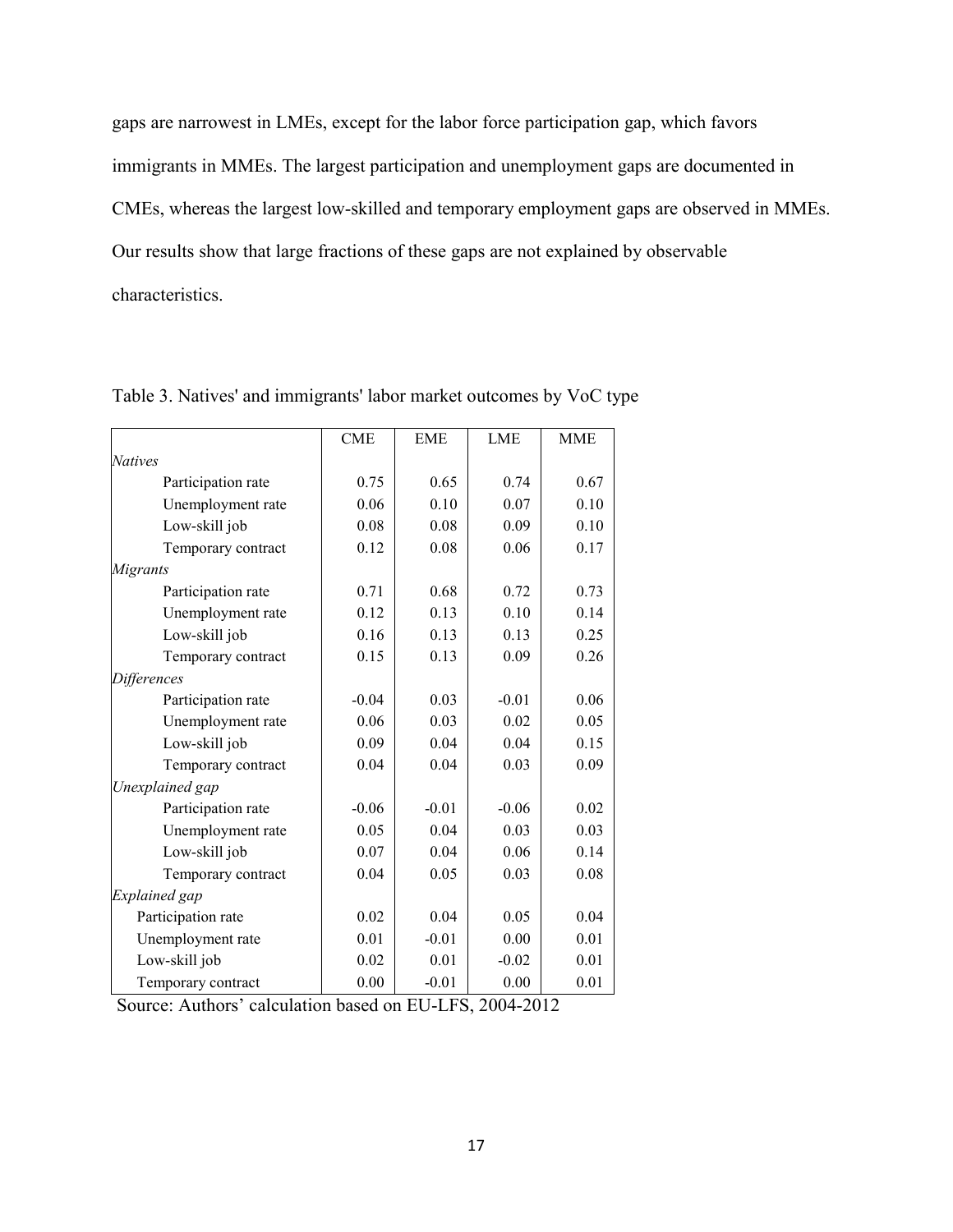#### **3. Empirical strategy**

We examine factors explaining immigrant labor market integration in terms of immigrants' labor market potential and their treatment in the labor market. Immigrant-native labor market gaps estimated using the Oaxaca-Blinder decomposition,  $\Delta^e$  and  $\Delta^u$ , enter as dependent variables. The analysis proceeds separately, first for the part of the labor market gap that is explained by differences in the characteristics of the immigrant and non-immigrant populations, and second for the part that remains unexplained by such differences. Specifically, we estimate the following models using the OLS estimator:

$$
\Delta_{kt}^{e} = \alpha + Z'\beta + V'\gamma + VoC + \eta_{t} + \varepsilon_{kt} \quad (5)
$$
  

$$
\Delta_{kt}^{u} = \alpha + Z'\beta + V'\gamma + VoC + \eta_{t} + \varepsilon_{kt} \quad (6)
$$

where matrix *Z* represents key explanatory variables identified in the VoC literature: union density, collective bargaining coverage, EPL indicators, export's share in GDP, the share of vocational education and training in the population, and indicators of the industrial structure of the economy (share of agriculture and share of manufacturing). *VoC* is a set of dummies representing the four VoC types introduced above: CME, LME, MME, and EME. The matrix of contextual variables *V* includes the logarithm of per capita GDP (expressed in 2011 prices in PPP dollars) and unemployment rates. In addition, it includes shares of immigrants by origin and relative inflows of immigrants. Year-specific effects are captured by  $\eta_t$  and  $\varepsilon_{kt}$  is the error term.

As cross-sectional estimates may be affected by variation in unobserved factors across countries, we next estimate a panel model, which identifies the studied relationships based on longitudinal rather than cross-sectional variation. In models 7 and 8,  $\mu_k$  represents country fixed effects, and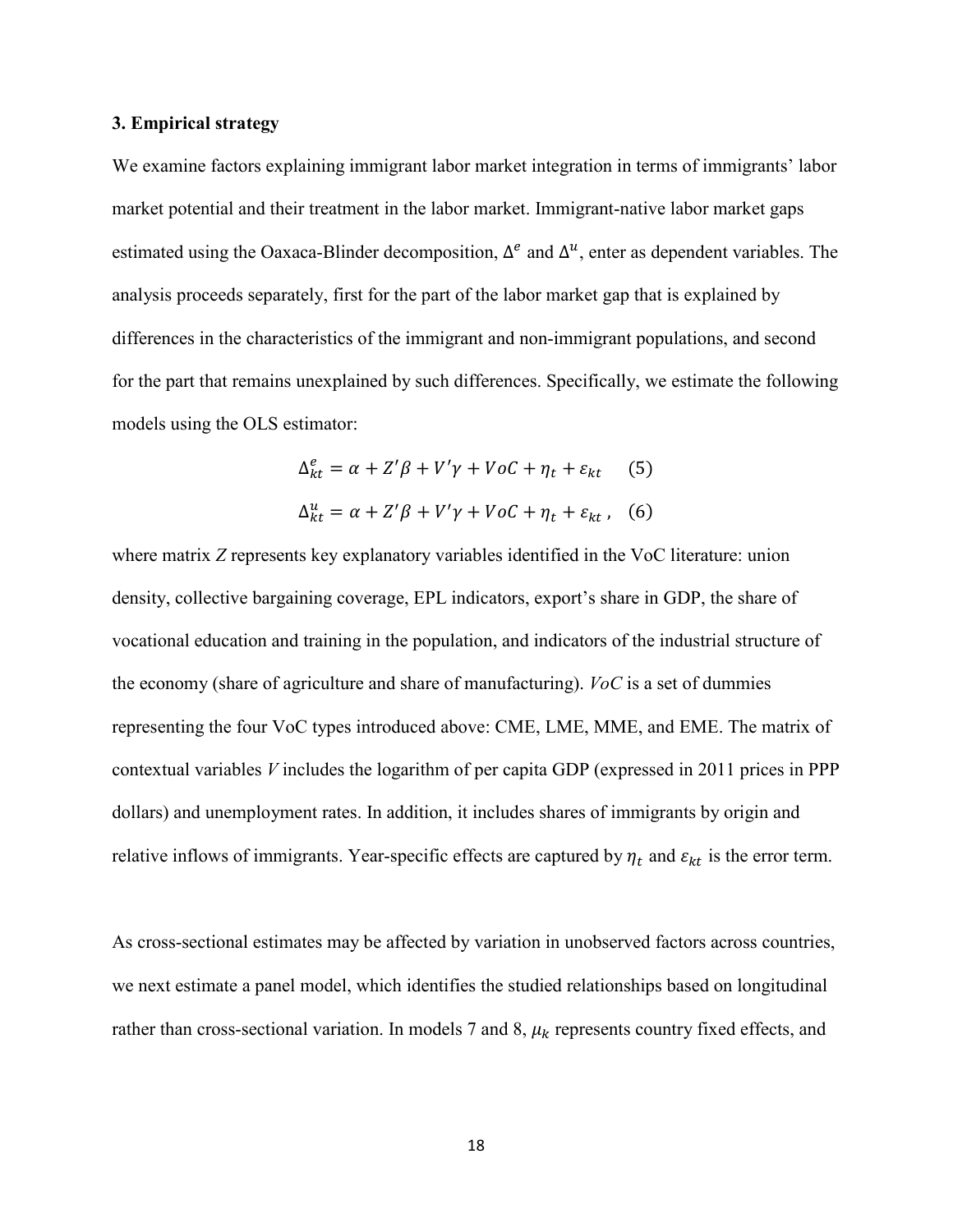hence coefficients  $\beta$  in these models measure the relationship between within-country changes of variables Z and immigrant-native gaps over time.

$$
\Delta_{kt}^{e} = \alpha + Z'\beta + V'\gamma + \mu_{k} + \eta_{t} + \varepsilon_{kt} \qquad (7)
$$
  

$$
\Delta_{kt}^{u} = \alpha + Z'\beta + V'\gamma + \mu_{k} + \eta_{t} + \varepsilon_{kt} \qquad (8)
$$

#### **4. Results**

The baseline results are presented in Tables 4 (for explained immigrant-native gaps) and 5 (for unexplained immigrant-native gaps). The roles of the VoC indicators are assessed with regard to four different labor market outcomes: labor force participation, selection into low-skilled occupations, temporary work contracts, and unemployment. We recall that the gap is defined here as the difference between immigrant and native populations; measuring the relationship between institutional variables on the *explained gap* helps us to identify how the difference between immigrants' and natives' characteristics might be affected by institutional contexts. On the other hand, the *unexplained gap* reveals differences in the treatment or behavior of immigrants relative to natives, which we study as a function of institutional context variables. The estimated coefficients should be interpreted with reference to the immigrant-native gaps reported in Table 3. A positive coefficient in the model explaining gaps in labor force participation indicates that an increase in the respective explanatory variable favors immigrants over natives. On the other hand, positive coefficients in the models for unemployment, lowskilled employment, and temporary employment indicate that an increase in the respective explanatory variable is associated with an increase in the gap in the respective variable, and hence disadvantages immigrants vis-à-vis natives.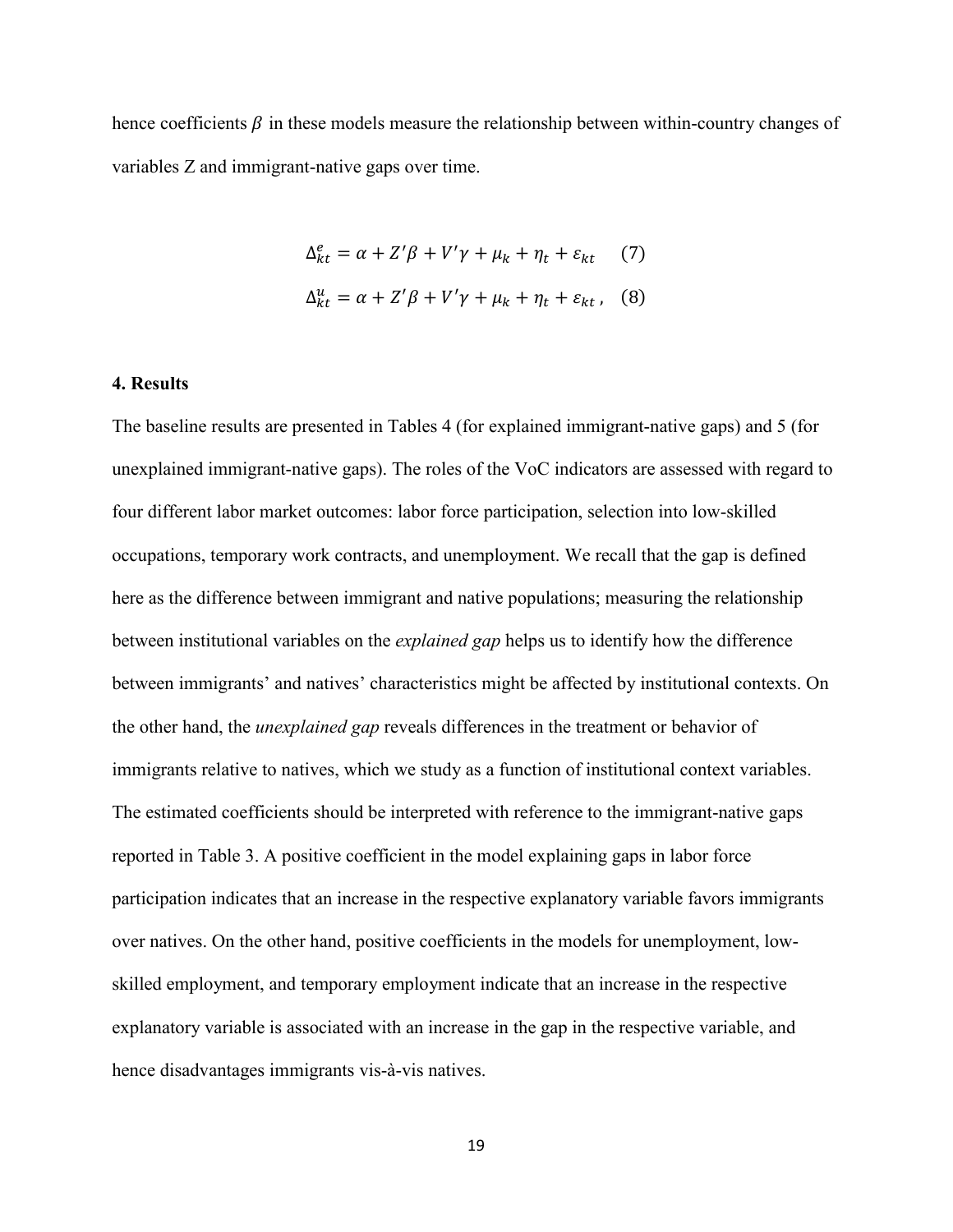In general, the VoC variables are shown to have significant effects on both explained (Table 4) and unexplained (Table 5) gaps. The coefficients reported in Table 4 show that compared to CMEs, immigrants in LMEs and EMEs have characteristics that place them at an advantage over the natives for all the studied labor market outcomes. This is also true in MMEs for participation and unemployment gaps; however, immigrants' characteristics in MME's seem to place them at a slight disadvantage vis-à-vis the natives in terms of the risk of low-skilled employment, and the effects for temporary employment are statistically insignificant.

The results in Table 5 looking at unexplained gaps indicate that in LMEs the unexplained gap in access to quality employment is somewhat smaller than it is in CMEs, although the effects are only marginally significant. The residual effect of LMEs (after controlling for the other VoC variables) on equal treatment in access to employment is shown to disadvantage immigrants. In MMEs immigrants are relatively better treated than in CMEs in terms of labor force participation as well as access to quality employment (with a lower risk of low-skilled or temporary employment); however, this seems to come at the price of a higher unexplained gap in the risk of unemployment. In EMEs immigrants are shown to enjoy a particular advantage (compared to immigrants in CMEs) in terms of equal treatment in access to employment. The residual effect on the unexplained gap in low-skilled employment in EMEs, after controlling for the other VoC variables, also favors immigrants.

While VoC dummies capture salient effects, the individual VoC variables can provide a richer picture of the underlying relationships driving these effects. Table 4 shows that a higher union density provides for immigrant characteristics that favor them vis-à-vis the natives in terms of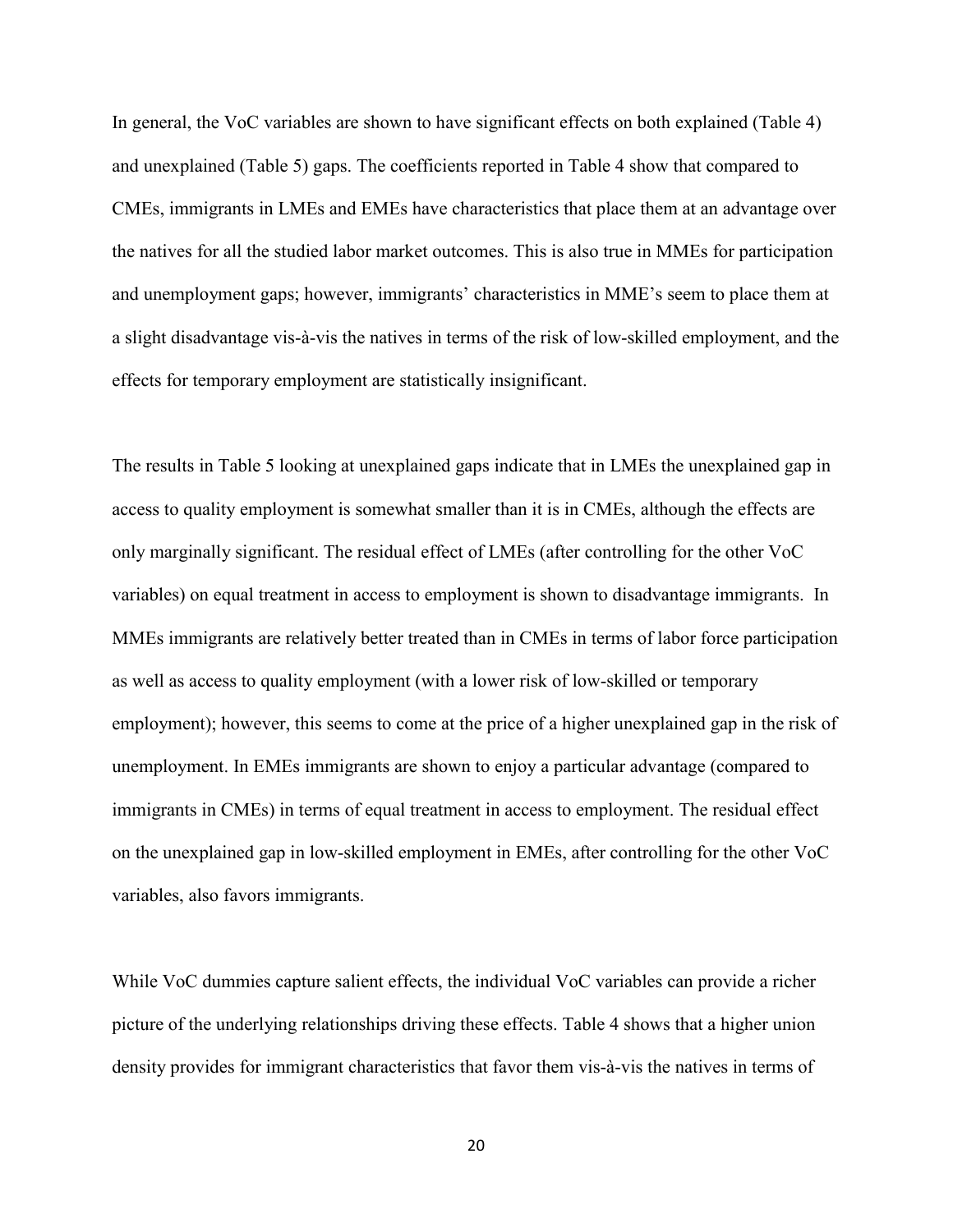access to labor market (participation rate) and their chances of getting a job (unemployment rate), but provides a less favorable context in terms of the explained low-skilled employment gap. Collective bargaining coverage seems to have a similar effect to union density on the participation and unemployment gaps; in addition, higher collective bargaining coverage is associated with a smaller immigrant-native gap in access to high quality employment (i.e. a lower propensity towards low-skill or temporary employment).

The positive effects of union density on immigrants' characteristics seem to come at a price, however. Table 5 shows that higher union density is associated with larger unexplained immigrant-native gaps in terms of unemployment, low-skilled employment, and temporary employment. Collective bargaining coverage, on the other hand, appears to reduce the unexplained gap in terms of the risk of low-skilled work, and less significantly also temporary employment.

Higher protection of regular employment contracts provides for a relatively higher participation rate among immigrants, in terms of both explained and unexplained gaps, although the latter effect is less significant. On the other hand, such protection increases unexplained immigrantnative gaps in risk of unemployment and low-skilled employment. Higher protection of temporary contracts has the opposite effect. Less temporary contract flexibility increases immigrants' chances of ending up in unemployment, low-skilled employment or a temporary contract. These effects work through immigrant-native differences in both characteristics and unexplained factors.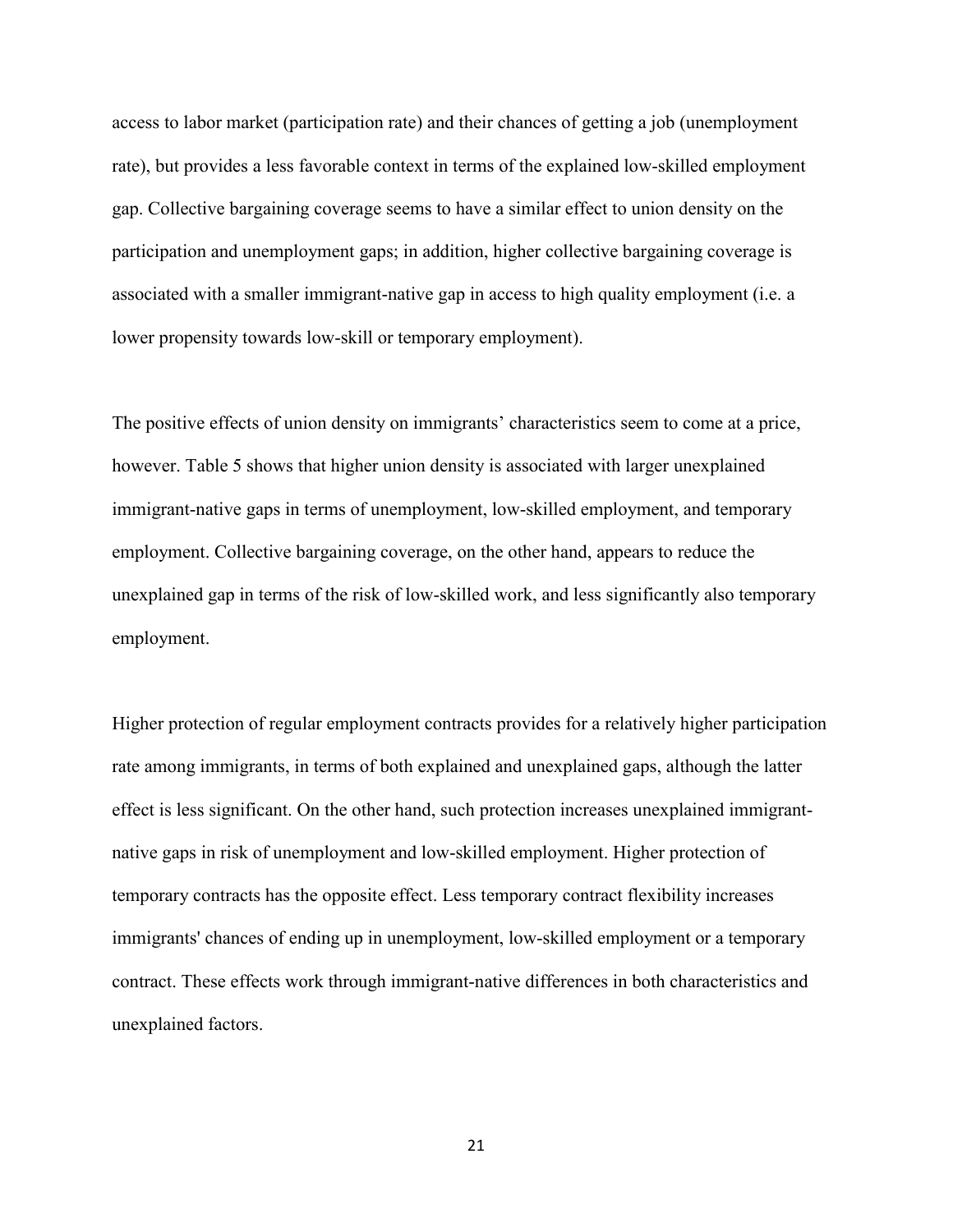|                                | Participation rate |     |                   |       |                   |       | Unemployment rate    |       |                   | Low-skill job |                      |        | Temporary contract |        |                      |            |  |
|--------------------------------|--------------------|-----|-------------------|-------|-------------------|-------|----------------------|-------|-------------------|---------------|----------------------|--------|--------------------|--------|----------------------|------------|--|
| VoC dummies (excluded: CME):   |                    |     |                   |       |                   |       |                      |       |                   |               |                      |        |                    |        |                      |            |  |
| LME                            | 0.0352             | *** | 0.1305            | ***   | $-0.0304$         | ***   | $-0.0931$            | ***   | $-0.0279$         | ***           | $-0.0485$            | ***    | $-0.0223$          | ***    | $-0.0346$            | $***$      |  |
|                                | (0.011)            |     | (0.020)           |       | (0.010)           |       | (0.012)              |       | (0.004)           |               | (0.009)              |        | (0.004)            |        | (0.009)              |            |  |
| <b>MME</b>                     | 0.0674             | *** | 0.0796            | ***   | $-0.0017$         |       | $-0.0183$            | $***$ | 0.0159            | ***           | 0.0051               |        | 0.0047             |        | $-0.0044$            |            |  |
|                                | (0.007)            |     | (0.015)           |       | (0.007)           |       | (0.008)              |       | (0.004)           |               | (0.004)              |        | (0.005)            |        | (0.006)              |            |  |
| <b>EME</b>                     | 0.0997             | *** | 0.208             | ***   | $-0.0142$         |       | $-0.0957$            | ***   | $-0.0531$         | ***           | $-0.1222$            | ***    | $-0.0518$          | ***    | $-0.0722$            | $***$      |  |
|                                | (0.014)            |     | (0.026)           |       | (0.012)           |       | (0.021)              |       | (0.007)           |               | (0.017)              |        | (0.007)            |        | (0.016)              |            |  |
| VoC variables:                 |                    |     |                   |       |                   |       |                      |       |                   |               |                      |        |                    |        |                      |            |  |
| Union density                  |                    |     | 0.0003            | $***$ |                   |       | $-0.0003$            | ***   |                   |               | 0.0005               | ***    |                    |        | $-0.0001$            |            |  |
|                                |                    |     | (0.000)           |       |                   |       | (0.000)              |       |                   |               | (0.000)              |        |                    |        | (0.000)              |            |  |
| Collective bargaining coverage |                    |     | 0.0021            | ***   |                   |       | $-0.0014$            | ***   |                   |               | $-0.0013$            | ***    |                    |        | $-0.0004$            | $***$      |  |
|                                |                    |     |                   |       |                   |       |                      |       |                   |               |                      |        |                    |        |                      |            |  |
|                                |                    |     | (0.000)<br>0.0215 | ***   |                   |       | (0.000)<br>$-0.0248$ | ***   |                   |               | (0.000)              |        |                    |        | (0.000)<br>$-0.0021$ |            |  |
| EPL - regular contract         |                    |     |                   |       |                   |       |                      |       |                   |               | $-0.0027$            |        |                    |        |                      |            |  |
|                                |                    |     | (0.007)           |       |                   |       | (0.004)              | $***$ |                   |               | (0.003)              | ***    |                    |        | (0.003)              |            |  |
| EPL - temporary contract       |                    |     | 0.006             |       |                   |       | 0.0081               |       |                   |               | 0.0111               |        |                    |        | 0.0066               | $\ast$     |  |
|                                |                    |     | (0.008)           |       |                   |       | (0.004)              |       |                   |               | (0.002)              |        |                    |        | (0.003)              |            |  |
| The share of VET               |                    |     | $-0.0009$         | ***   |                   |       | 0.0007               | ***   |                   |               | 0.0002               | $***$  |                    |        | 0.0001               |            |  |
|                                |                    |     | (0.000)           |       |                   |       | (0.000)              |       |                   |               | (0.000)              |        |                    |        | (0.000)              |            |  |
| Export as % of GDP             |                    |     | 0.0004            | $***$ |                   |       | $-0.0004$            | ***   |                   |               | $\theta$             |        |                    |        | $-0.0002$            | $\ast\ast$ |  |
|                                |                    |     | (0.000)           |       |                   |       | (0.000)              |       |                   |               | (0.000)              |        |                    |        | (0.000)              |            |  |
| % GDP in agriculture           |                    |     | 0.0046            |       |                   |       | $-0.0114$            | ***   |                   |               | $-0.0099$            | ***    |                    |        | $-0.0141$            | ***        |  |
|                                |                    |     | (0.004)           |       |                   |       | (0.002)              |       |                   |               | (0.002)              |        |                    |        | (0.002)              |            |  |
| % GDP in manufacturing         |                    |     | $-0.0002$         |       |                   |       | 0.0006               |       |                   |               | 0.0008               |        |                    |        | $-0.0002$            |            |  |
|                                |                    |     | (0.001)           |       |                   |       | (0.001)              |       |                   |               | (0.001)              |        |                    |        | (0.000)              |            |  |
| Contextual variables:          |                    |     |                   |       |                   |       |                      |       |                   |               |                      |        |                    |        |                      |            |  |
| % migrants from EU-15          | 0.184              | *** | 0.1834            | $***$ | $-0.0311$         |       | $-0.0497$            |       | 0.043             | $\ast$        | $-0.0789$            | $***$  | 0.0118             |        | $-0.0144$            |            |  |
|                                | (0.037)            |     | (0.052)           |       | (0.035)           |       | (0.034)              |       | (0.023)           |               | (0.033)              |        | (0.021)            |        | (0.029)              |            |  |
| % migrants from EU-12          | $-0.2082$          | *** | $-0.1813$         | $***$ | 0.2095            | ***   | 0.1754               | ***   | $-0.0057$         |               | 0.0027               |        | 0.0558             | ***    | 0.0347               | $\ast$     |  |
|                                | (0.026)            |     | (0.035)           |       | (0.025)           |       | (0.026)              |       | (0.016)           |               | (0.018)              |        | (0.017)            |        | (0.018)              |            |  |
| % migrants from other Europe   | $-0.0483$          | **  | 0.0054            |       | 0.1825            | ***   | 0.1201               | ***   | $-0.0236$         | $\ast$        | $-0.0552$            | ***    | 0.0219             | $\ast$ | $-0.0219$            |            |  |
|                                | (0.021)            |     | (0.032)           |       | (0.023)           |       | (0.025)              |       | (0.013)           |               | (0.017)              |        | (0.012)            |        | (0.017)              |            |  |
| % migrants from Africa         | $-0.2005$          | *** | $-0.2488$         | $***$ | 0.2055            | ***   | 0.1738               | ***   | $-0.1686$         | ***           | $-0.1358$            | ***    | $-0.0177$          |        | $-0.0941$            | ***        |  |
|                                | (0.040)            |     | (0.054)           |       | (0.043)           |       | (0.041)              |       | (0.021)           |               | (0.026)              |        | (0.024)            |        | (0.034)              |            |  |
| % migrants from Asia           | 0.0387             |     | 0.3591            | ***   | 0.1447            | $***$ | $-0.1271$            |       | 0.1111            | ***           | $-0.1155$            | $\ast$ | 0.0417             |        | $-0.112$             | $\ast$     |  |
|                                |                    |     |                   |       |                   |       |                      |       |                   |               |                      |        |                    |        |                      |            |  |
|                                | (0.067)            |     | (0.130)<br>0.002  | $***$ | (0.063)<br>0.0014 | $***$ | (0.087)<br>$-0.0002$ |       | (0.032)<br>0.0006 | $\ast$        | (0.070)<br>$-0.0006$ | $\ast$ | (0.028)<br>0.0002  |        | (0.062)<br>$-0.0012$ | ***        |  |
| Inflow of immigrants, per 1000 | 0.0006             |     |                   |       |                   |       |                      |       |                   |               |                      |        |                    |        |                      |            |  |
|                                | (0.001)            |     | (0.001)           | $***$ | (0.001)           |       | (0.000)              |       | (0.000)           | ***           | (0.000)              |        | (0.000)            |        | (0.000)              | $\ast\ast$ |  |
| Per-capita GDP                 | $-0.0897$          | *** | $-0.0694$         |       | 0.1278            | ***   | 0.0844               | ***   | $-0.0784$         |               | $-0.0698$            | ***    | $-0.0158$          |        | $-0.0296$            |            |  |
|                                | (0.028)            |     | (0.027)           |       | (0.027)           |       | (0.018)              |       | (0.014)           |               | (0.012)              |        | (0.015)            |        | (0.012)              |            |  |
| Unemployment rate              | $-0.0034$          | *** | 0.0001            |       | 0.0059            | ***   | 0.0025               | ***   | 0.0018            | ***           | $-0.0002$            |        | 0.0006             |        | $-0.0005$            |            |  |
|                                | (0.001)            |     | (0.001)           |       | (0.001)           |       | (0.001)              |       | (0.000)           |               | (0.001)              |        | (0.001)            |        | (0.001)              |            |  |
| N                              | 167                |     | 167               |       | 160               |       | 160                  |       | 151               |               | 151                  |        | 163                |        | 163                  |            |  |
| R-squared                      | 0.63               |     | 0.81              |       | 0.57              |       | 0.87                 |       | 0.68              |               | 0.87                 |        | 0.46               |        | 0.75                 |            |  |

Table 4. Explained immigrant-native labor market gaps: the role of institutions

Note: Dependent variables: Explained gap (EG). Varieties of capitalism: CME - coordinated market economy (taken as reference), LME - liberal market economy, MME - mixed market economy and EME – East Europe market economy. OLS with robust (Eicker-Huber-White) heteroskedastic-consistent standard errors with year dummies. \*\*\*, \*\*, and \* denote 1%, 5%, and 10% confidence levels.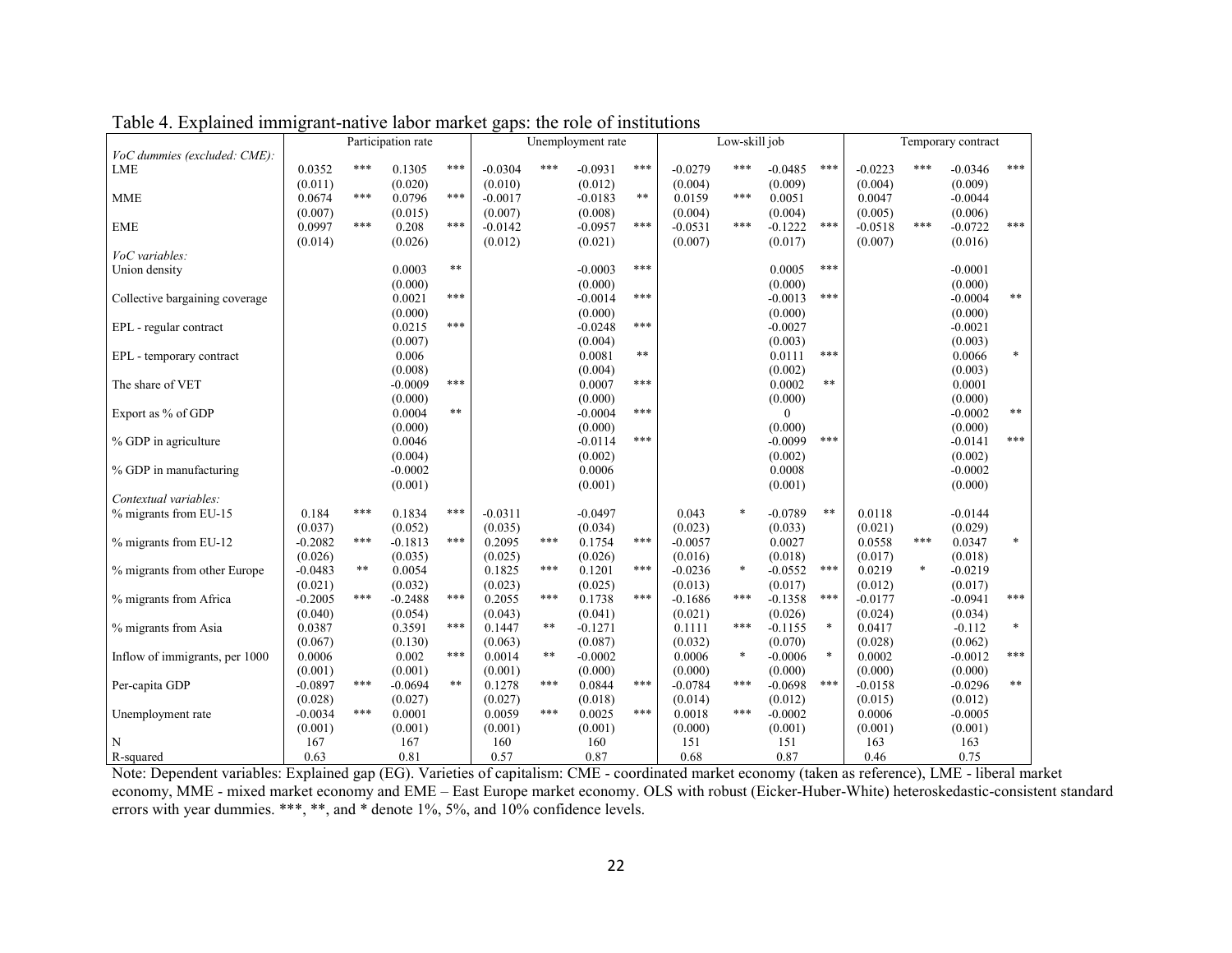|                                |           | Participation rate | Unemployment rate |        |           |       |              | Low-skill job |           | Temporary contract |           |       |           |        |                |        |
|--------------------------------|-----------|--------------------|-------------------|--------|-----------|-------|--------------|---------------|-----------|--------------------|-----------|-------|-----------|--------|----------------|--------|
| VoC dummies (excluded: CME):   |           |                    |                   |        |           |       |              |               |           |                    |           |       |           |        |                |        |
| LME                            | $-0.0081$ |                    | 0.0117            |        | $-0.0012$ |       | 0.0818       | $***$         | $-0.0178$ | $\ast$             | 0.0218    |       | $-0.016$  |        | $-0.0107$      |        |
|                                | (0.010)   |                    | (0.014)           |        | (0.010)   |       | (0.017)      |               | (0.010)   |                    | (0.023)   |       | (0.009)   |        | (0.013)        |        |
| <b>MME</b>                     | 0.1112    | ***                | 0.0965            | $***$  | 0.0819    | $***$ | 0.0415       | ***           | $-0.017$  |                    | $-0.0933$ | ***   | $-0.0623$ | ***    | $-0.0429$      | $***$  |
|                                | (0.006)   |                    | (0.011)           |        | (0.010)   |       | (0.016)      |               | (0.011)   |                    | (0.015)   |       | (0.005)   |        | (0.010)        |        |
| <b>EME</b>                     | 0.0118    |                    | 0.0081            |        | $-0.0695$ | ***   | $-0.1242$    | ***           | 0.0019    |                    | $-0.1132$ | ***   | 0.0105    |        | 0.0106         |        |
|                                | (0.008)   |                    | (0.021)           |        | (0.013)   |       | (0.027)      |               | (0.013)   |                    | (0.039)   |       | (0.010)   |        | (0.023)        |        |
| VoC variables:                 |           |                    |                   |        |           |       |              |               |           |                    |           |       |           |        |                |        |
|                                |           |                    |                   |        |           |       |              | ***           |           |                    |           | ***   |           |        |                | ***    |
| Union density                  |           |                    | $\boldsymbol{0}$  |        |           |       | 0.0006       |               |           |                    | 0.0006    |       |           |        | 0.0005         |        |
|                                |           |                    | (0.000)           |        |           |       | (0.000)      |               |           |                    | (0.000)   |       |           |        | (0.000)        |        |
| Collective bargaining coverage |           |                    | 0.0003            |        |           |       | 0.0003       |               |           |                    | $-0.0011$ | ***   |           |        | $-0.0005$      | $\ast$ |
|                                |           |                    | (0.000)           |        |           |       | (0.000)      |               |           |                    | (0.000)   |       |           |        | (0.000)        |        |
| EPL - regular contract         |           |                    | 0.0097            | $\ast$ |           |       | 0.0143       | ***           |           |                    | 0.0266    | ***   |           |        | $-0.008$       | $\ast$ |
|                                |           |                    | (0.005)           |        |           |       | (0.005)      |               |           |                    | (0.006)   |       |           |        | (0.004)        |        |
| EPL - temporary contract       |           |                    | 0.0095            |        |           |       | 0.0282       | ***           |           |                    | 0.0395    | ***   |           |        | $-0.0015$      |        |
|                                |           |                    | (0.006)           |        |           |       | (0.006)      |               |           |                    | (0.008)   |       |           |        | (0.006)        |        |
| The share of VET               |           |                    | $-0.0003$         | $\ast$ |           |       | 0.0001       |               |           |                    | 0.0005    | $***$ |           |        | 0.0007         | ***    |
|                                |           |                    | (0.000)           |        |           |       | (0.000)      |               |           |                    | (0.000)   |       |           |        | (0.000)        |        |
| Export as % of GDP             |           |                    | 0.0001            |        |           |       | 0.0008       | ***           |           |                    | 0.0003    |       |           |        | $\overline{0}$ |        |
|                                |           |                    | (0.000)           |        |           |       | (0.000)      |               |           |                    | (0.000)   |       |           |        | (0.000)        |        |
| % GDP in agriculture           |           |                    | $-0.0051$         | $\ast$ |           |       | $-0.0062$    | $\ast$        |           |                    | 0.0209    | ***   |           |        | 0.011          | $***$  |
|                                |           |                    | (0.003)           |        |           |       | (0.003)      |               |           |                    | (0.004)   |       |           |        | (0.003)        |        |
| % GDP in manufacturing         |           |                    | $-0.0002$         |        |           |       | $-0.0033$    | ***           |           |                    | 0.0021    |       |           |        | 0.0014         | $***$  |
|                                |           |                    |                   |        |           |       |              |               |           |                    |           |       |           |        |                |        |
|                                |           |                    | (0.001)           |        |           |       | (0.001)      |               |           |                    | (0.002)   |       |           |        | (0.001)        |        |
| Contextual variables:          |           | ***                |                   |        |           |       |              |               |           |                    |           |       |           |        |                | $***$  |
| % migrants from EU-15          | 0.116     |                    | 0.0834            | $***$  | $-0.1127$ | ***   | $-0.4161$    | ***           | $-0.1862$ | ***                | $-0.3204$ | ***   | $-0.1001$ | ***    | $-0.1059$      |        |
|                                | (0.027)   |                    | (0.040)           |        | (0.041)   |       | (0.047)      |               | (0.053)   |                    | (0.068)   |       | (0.031)   |        | (0.046)        |        |
| % migrants from EU-12          | 0.0056    |                    | 0.0268            |        | 0.0118    |       | 0.0203       |               | $-0.2466$ | $***$              | $-0.1284$ | $***$ | $-0.0179$ |        | $-0.0382$      |        |
|                                | (0.021)   |                    | (0.030)           |        | (0.028)   |       | (0.030)      |               | (0.039)   |                    | (0.056)   |       | (0.021)   |        | (0.025)        |        |
| % migrants from other Europe   | $-0.0045$ |                    | $-0.0047$         |        | 0.0666    | $***$ | 0.005        |               | $-0.2157$ | ***                | $-0.1545$ | ***   | $-0.0102$ |        | 0.0102         |        |
|                                | (0.019)   |                    | (0.029)           |        | (0.029)   |       | (0.030)      |               | (0.036)   |                    | (0.055)   |       | (0.016)   |        | (0.021)        |        |
| % migrants from Africa         | $-0.2241$ | ***                | $-0.2633$         | $***$  | $-0.1308$ | ***   | $-0.2317$    | $***$         | $-0.1204$ | $\ast\ast$         | 0.0874    |       | 0.1485    | $***$  | 0.249          | ***    |
|                                | (0.035)   |                    | (0.048)           |        | (0.040)   |       | (0.053)      |               | (0.049)   |                    | (0.073)   |       | (0.032)   |        | (0.045)        |        |
| % migrants from Asia           | $-0.0143$ |                    | 0.0303            |        | 0.0496    |       | $-0.1595$    |               | $-0.2491$ | ***                | $-0.1077$ |       | $-0.0903$ | $\ast$ | $-0.1129$      |        |
|                                | (0.063)   |                    | (0.121)           |        | (0.075)   |       | (0.106)      |               | (0.088)   |                    | (0.193)   |       | (0.053)   |        | (0.081)        |        |
| Inflow of immigrants, per 1000 | 0.0022    | ***                | 0.0018            | $***$  | 0.0025    | ***   | 0.001        |               | 0.0019    | $\ast\ast$         | 0.003     | ***   | $-0.0003$ |        | 0.0007         |        |
|                                | (0.001)   |                    | (0.001)           |        | (0.001)   |       | (0.001)      |               | (0.001)   |                    | (0.001)   |       | (0.001)   |        | (0.000)        |        |
| Per-capita GDP                 | $-0.0788$ | ***                | $-0.0844$         | ***    | 0.0083    |       | $-0.0188$    |               | $-0.1097$ | ***                | $-0.0967$ | $***$ | 0.0769    | ***    | 0.0863         | ***    |
|                                | (0.017)   |                    | (0.024)           |        | (0.027)   |       | (0.024)      |               | (0.028)   |                    | (0.040)   |       | (0.023)   |        | (0.019)        |        |
| Unemployment rate              | $-0.0002$ |                    | 0.0004            |        | 0.0007    |       | $\mathbf{0}$ |               | $-0.0006$ |                    | 0.0008    |       | 0.0056    | ***    | 0.005          | ***    |
|                                | (0.001)   |                    | (0.001)           |        | (0.001)   |       | (0.001)      |               | (0.001)   |                    |           |       | (0.001)   |        | (0.001)        |        |
|                                |           |                    |                   |        |           |       |              |               |           |                    | (0.002)   |       |           |        |                |        |
| $\mathbf N$                    | 167       |                    | 167               |        | 160       |       | 160          |               | 151       |                    | 151       |       | 163       |        | 163            |        |
| r2                             | 0.89      |                    | 0.9               |        | 0.8       |       | 0.9          |               | 0.67      |                    | 0.8       |       | 0.59      |        | 0.76           |        |

Table 5. Unexplained immigrant-native labor market gaps: the role of institutions

Notes: Dependent variables: Unexplained gap (UG). Varieties of capitalism: CME - coordinated market economy (taken as reference), LME - liberal market economy, MME - mixed market economy and EME – East Europe market economy. OLS with robust (Eicker-Huber-White) heteroskedastic-consistent standard errors with year dummies. \*\*\*, \*\*, and \* denote 1%, 5%, and 10% confidence levels.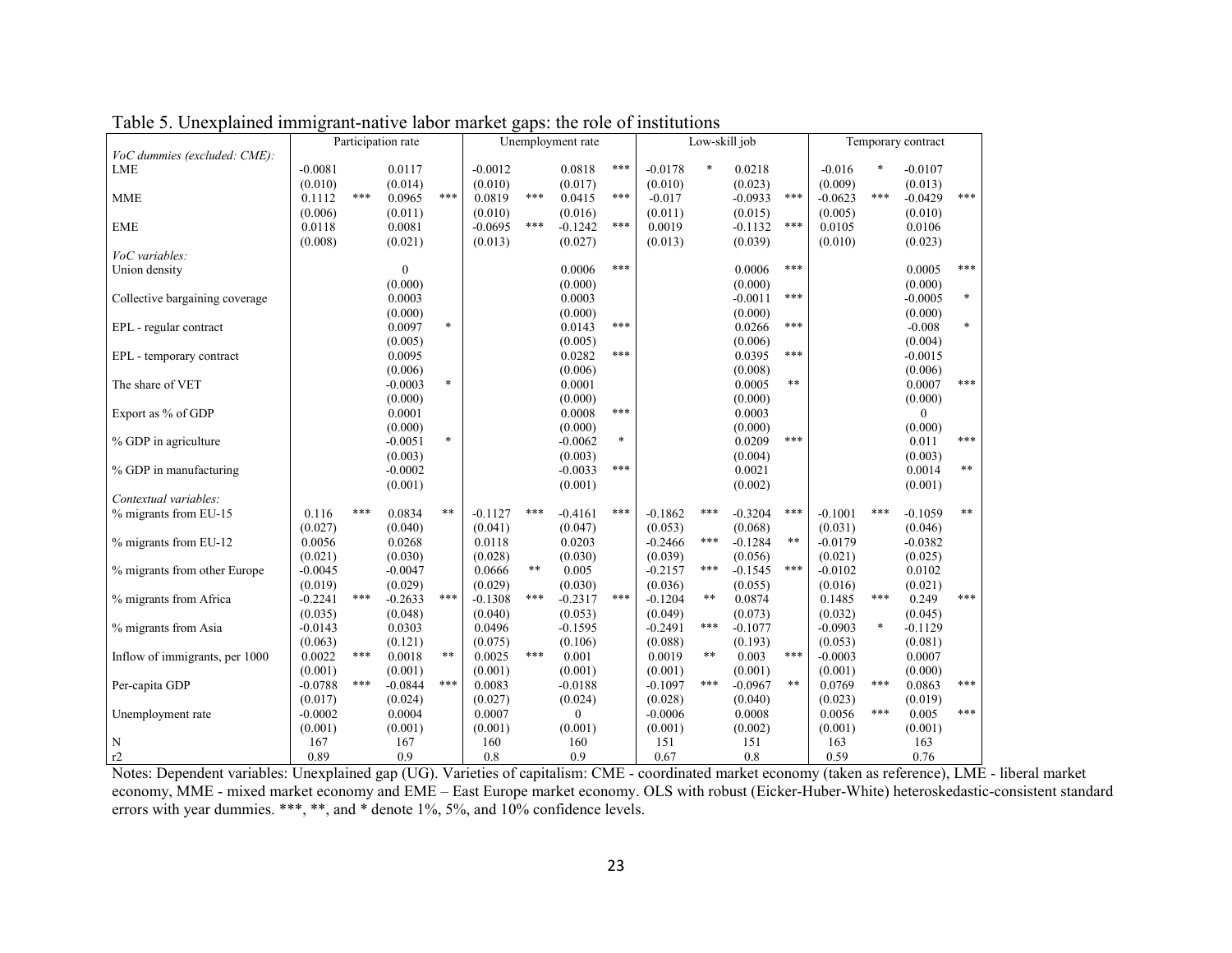Skill specificity, as proxied by the share of the population with vocational education and training, seems to disadvantage immigrants in terms of differences in characteristics (for participation, unemployment and low-skilled employment) as well as differences in unexplained factors (for participation, low-skilled employment and temporary employment). Meanwhile, the host country's openness is associated with more favorable immigrant characteristics vis-à-vis the natives in terms of labor force participation, unemployment and temporary employment; it seems, however, to reduce immigrants' access to employment (in comparison to the natives) via unequal treatment in the labor market. Finally, more agrarian countries provide conditions for lower explained gaps between immigrants and native in terms of unemployment, low-skilled and temporary employment. However, these countries disadvantage immigrants in terms of unexplained gaps, with the exception of the risk of unemployment. Countries with a larger manufacturing sector provide more favorable conditions in terms of unexplained gaps in access to employment; however, they seem to be less favorable to immigrants in terms of the risk of temporary employment.

As for the contextual variables, the benefits of economic growth (higher GDP per capita) accrue to the natives rather than immigrants in terms of participation (explained as well as unexplained gaps), unemployment (explained gaps) and temporary employment (unexplained) gaps; however, immigrants seem to upgrade into higher skilled (explained as well as unexplained gaps) and perhaps also permanent jobs (explained) relative to the natives during economic upturns. Higher unemployment rates mainly affect immigrants in terms of their participation, unemployment, and low skilled employment (explained gaps), and temporary employment (unexplained gap).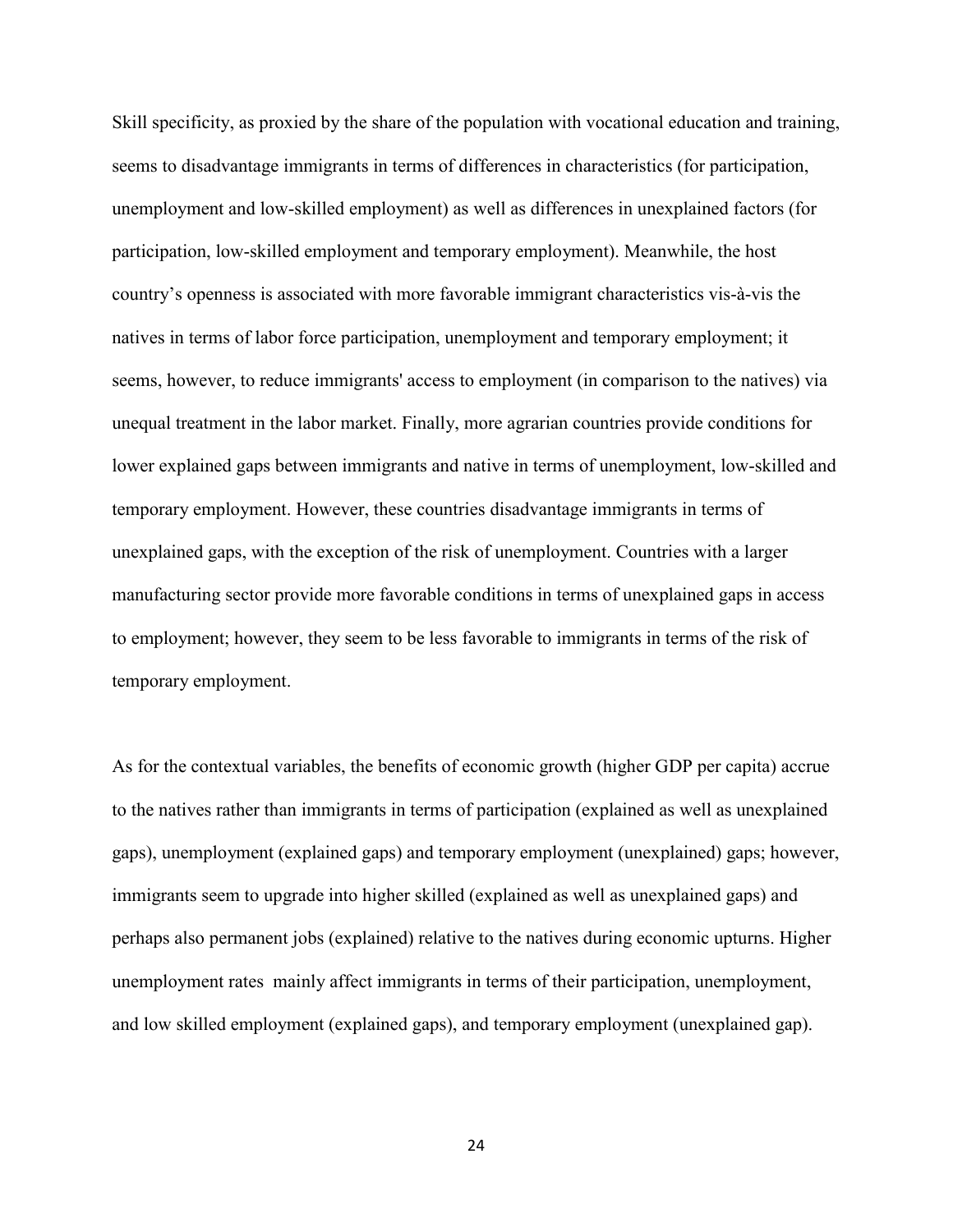The composition of immigrants in the host economies is shown to affect both explained and unexplained immigrant-native labor market gaps.

The results given in Tables 4 and 5, which explore variation across VoC types may not be particularly useful for national policy makers, who are interested in what will happen if a given variable or policy instrument in their country changes over time. Moreover, some of the results in the pooled OLS model may be driven by unobserved heterogeneity across countries. We therefore estimated models (7) and (8) with country (and year) fixed effects, with all coefficients now measuring relationships identified by within- but not across- country variation. Table 6 reports the results of these panel regressions.

The inclusion of country fixed effects controls for country-specific time-invariant variables and hence removes a nontrivial part of the variation in the data. It is therefore not surprising that we find fewer significant relationships. Among those we do identify, higher union density disadvantages immigrants vis-à-vis the natives in terms of how their characteristics translate into their labor market participation, risk of unemployment and temporary employment. In other words, due to compositional effects, an increase in union density is associated with immigrants being more likely than natives to end up inactive, unemployed, or with a temporary contract. Broader collective bargaining coverage, on the other hand, provides for a lower explained gap in the risk of temporary employment between immigrants and natives in their host countries.

Employment protection varies much less over time than the previous two variables, and so its effects tend to be poorly identified in panel models. Nevertheless, we find that increased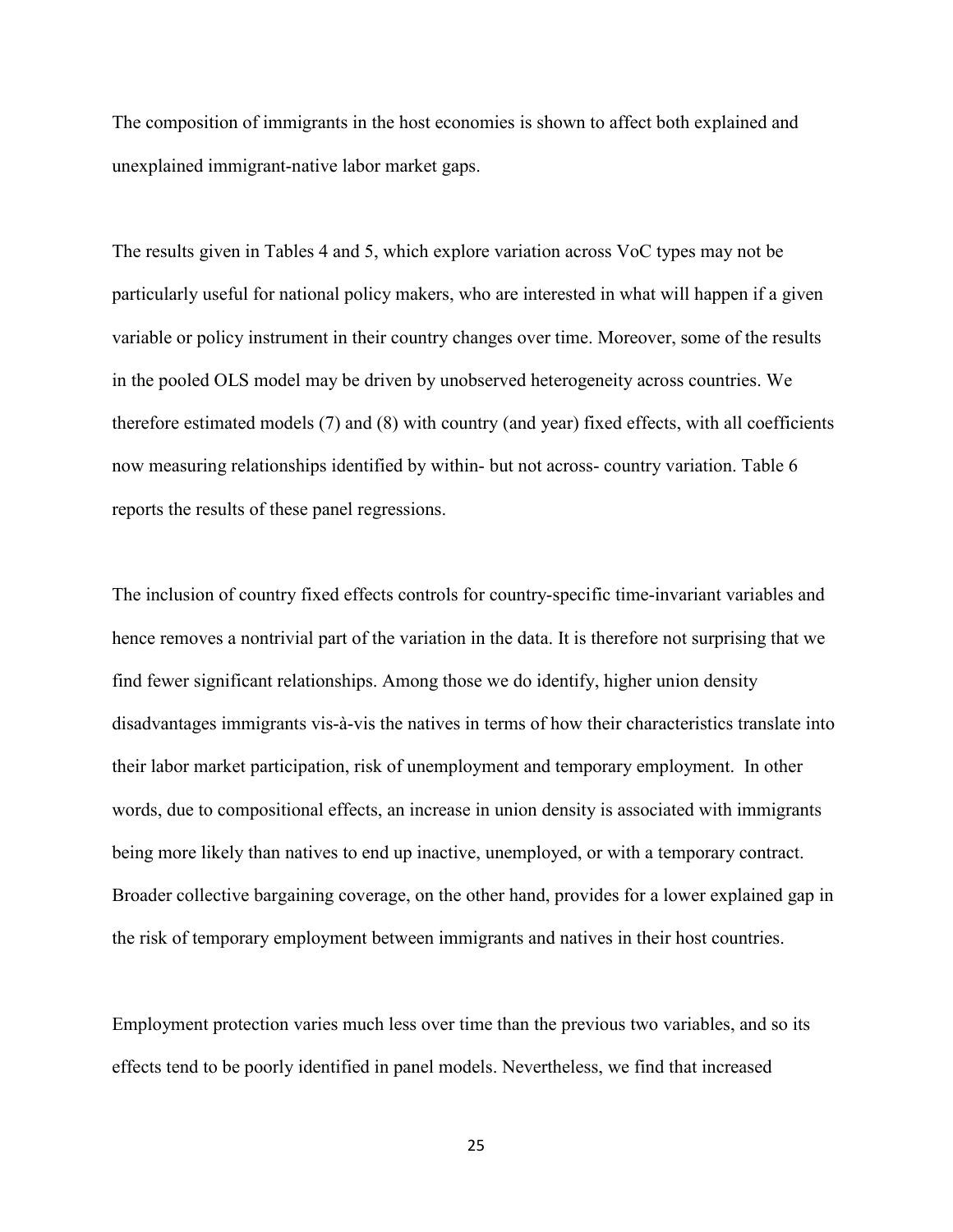protection of regular employment contracts is associated with more favorable immigrant characteristics.

Our estimates indicate that vocational education and training (VET) has a significant effect on the improvement of treatment of immigrants in terms of their access to employment and skilled jobs, although the effect is only marginally significant in the first of these two areas. A higher degree of openness to international trade favors immigrants relative to natives in terms of their underlying ability to find a job (explained gap) and get a permanent contract (explained gap), although the latter effect is only marginally significant. Finally, an increase in the share of agriculture in the economy places immigrants at a disadvantage in terms of explained gaps in participation rates, and an increase in the share of manufacturing increases the explained gaps in unemployment rates.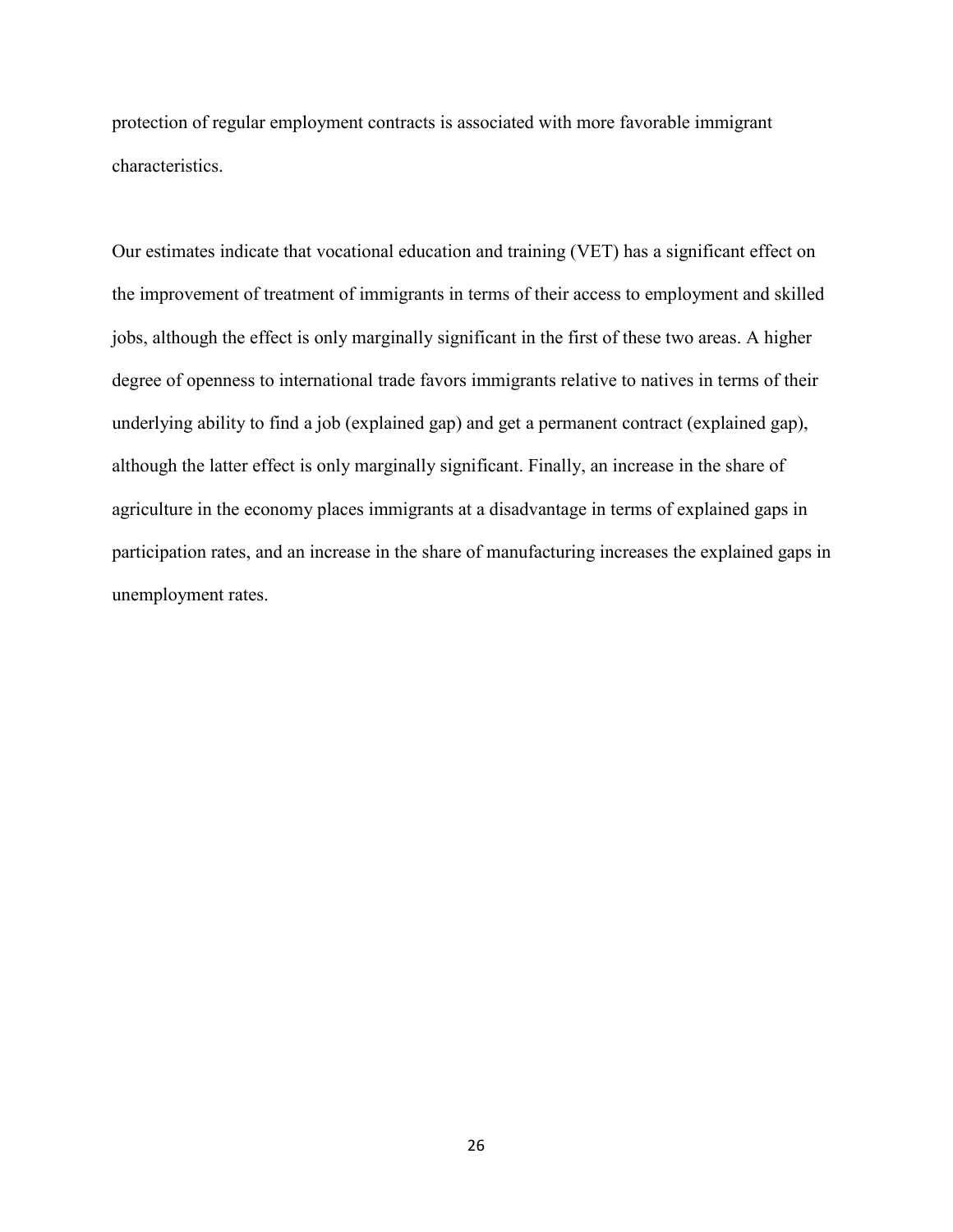|                                | Participation rate |     |           |            |           | Unemployment rate |           | Low-skill job |           | Temporary contract |              |        |           |        |           |        |
|--------------------------------|--------------------|-----|-----------|------------|-----------|-------------------|-----------|---------------|-----------|--------------------|--------------|--------|-----------|--------|-----------|--------|
|                                | EG                 |     | <b>UG</b> |            | EG        |                   | <b>UG</b> |               | EG        |                    | <b>UG</b>    |        | EG        |        | <b>UG</b> |        |
| VoC variables:                 |                    |     |           |            |           |                   |           |               |           |                    |              |        |           |        |           |        |
| Union density                  | $-0.0047$          | *** | 0.0014    |            | 0.0027    | $\ast\ast$        | $-0.0003$ |               | 0.0008    |                    | 0.0008       |        | 0.0015    | ***    | 0.0005    |        |
|                                | (0.001)            |     | (0.001)   |            | (0.001)   |                   | (0.001)   |               | (0.001)   |                    | (0.001)      |        | (0.000)   |        | (0.001)   |        |
| Collective bargaining coverage | 0.0001             |     | 0.0006    |            | $-0.0003$ |                   | $-0.001$  | *             | $-0.0004$ | $\ast$             | $\mathbf{0}$ |        | $-0.0006$ | ***    | $-0.0009$ |        |
|                                | (0.001)            |     | (0.001)   |            | (0.000)   |                   | (0.001)   |               | (0.000)   |                    | (0.001)      |        | (0.000)   |        | (0.001)   |        |
| EPL - regular contract         | 0.0045             |     | 0.006     |            | $-0.0098$ |                   | $-0.0159$ |               | $-0.0166$ | $***$              | $-0.0018$    |        | 0.0104    |        | $-0.0173$ |        |
|                                | (0.015)            |     | (0.014)   |            | (0.010)   |                   | (0.013)   |               | (0.008)   |                    | (0.025)      |        | (0.007)   |        | (0.013)   |        |
| EPL - temporary contract       | 0.0312             |     | $-0.0148$ |            | $-0.0077$ |                   | 0.0155    |               | 0.0007    |                    | 0.0097       |        | 0.0029    |        | $-0.0031$ |        |
|                                | (0.022)            |     | (0.014)   |            | (0.007)   |                   | (0.011)   |               | (0.006)   |                    | (0.014)      |        | (0.005)   |        | (0.010)   |        |
| The share of VET               | 0.0002             |     | $-0.0002$ |            | 0.0002    |                   | $-0.0004$ | $\ast$        | $-0.0002$ |                    | $-0.0008$    | $***$  | $-0.0001$ |        | $-0.0001$ |        |
|                                | (0.000)            |     | (0.000)   |            | (0.000)   |                   | (0.000)   |               | (0.000)   |                    | (0.000)      |        | (0.000)   |        | (0.000)   |        |
| Export as % of GDP             | $-0.0007$          |     | 0.0005    |            | $-0.0007$ | $\ast\ast$        | $-0.0001$ |               | $-0.0002$ |                    | 0.0005       |        | $-0.0003$ | $\ast$ | 0.0004    |        |
|                                | (0.000)            |     | (0.000)   |            | (0.000)   |                   | (0.000)   |               | (0.000)   |                    | (0.000)      |        | (0.000)   |        | (0.000)   |        |
| % GDP in agriculture           | $-0.0235$          | *** | $-0.0023$ |            | $-0.0032$ |                   | $-0.0031$ |               | $-0.0015$ |                    | 0.0158       | $\ast$ | 0.0018    |        | $-0.0005$ |        |
|                                | (0.007)            |     | (0.005)   |            | (0.005)   |                   | (0.006)   |               | (0.004)   |                    | (0.008)      |        | (0.003)   |        | (0.006)   |        |
| % GDP in manufacturing         | 0.0006             |     | 0.0015    |            | 0.0028    | $***$             | 0.0027    |               | 0.0003    |                    | 0.0023       |        | $-0.0003$ |        | $-0.0025$ | $\ast$ |
|                                | (0.001)            |     | (0.002)   |            | (0.001)   |                   | (0.002)   |               | (0.001)   |                    | (0.003)      |        | (0.001)   |        | (0.001)   |        |
| Contextual variables:          |                    |     |           |            |           |                   |           |               |           |                    |              |        |           |        |           |        |
| % migrants from EU-15          | 0.1563             |     | 0.1429    |            | $-0.274$  |                   | $-0.4505$ |               | $-0.0952$ |                    | $-0.4957$    |        | $-0.1089$ |        | $-0.0191$ |        |
|                                | (0.267)            |     | (0.220)   |            | (0.172)   |                   | (0.288)   |               | (0.112)   |                    | (0.352)      |        | (0.083)   |        | (0.224)   |        |
| % migrants from EU-12          | 0.1264             |     | 0.3234    | $\ast$     | $-0.1152$ |                   | $-0.0598$ |               | $-0.0208$ |                    | $-0.5756$    | $\ast$ | $-0.0907$ |        | $-0.1119$ |        |
|                                | (0.244)            |     | (0.176)   |            | (0.139)   |                   | (0.265)   |               | (0.099)   |                    | (0.302)      |        | (0.079)   |        | (0.198)   |        |
| % migrants from other Europe   | 0.0748             |     | 0.4152    | $\ast\ast$ | $-0.2959$ | $\ast$            | $-0.1702$ |               | $-0.1043$ |                    | $-0.7058$    | $***$  | $-0.1564$ | $\ast$ | 0.0069    |        |
|                                | (0.289)            |     | (0.205)   |            | (0.163)   |                   | (0.288)   |               | (0.107)   |                    | (0.328)      |        | (0.084)   |        | (0.228)   |        |
| % migrants from Africa         | $-0.0664$          |     | 0.2313    |            | $-0.0772$ |                   | $-0.2648$ |               | 0.0142    |                    | $-0.2736$    |        | $-0.0093$ |        | 0.0277    |        |
|                                | (0.210)            |     | (0.194)   |            | (0.149)   |                   | (0.285)   |               | (0.097)   |                    | (0.293)      |        | (0.072)   |        | (0.198)   |        |
| % migrants from Asia           | 0.0169             |     | 0.5012    | $\ast\ast$ | $-0.1756$ |                   | 0.1388    |               | $-0.0754$ |                    | $-0.3284$    |        | $-0.1106$ |        | $-0.1295$ |        |
|                                | (0.293)            |     | (0.226)   |            | (0.203)   |                   | (0.280)   |               | (0.122)   |                    | (0.310)      |        | (0.093)   |        | (0.222)   |        |
| Inflow of immigrants, per 1000 | 0.0007             |     | 0.0014    |            | $-0.0002$ |                   | $-0.0015$ | $\ast$        | $-0.0002$ |                    | 0.0029       | ***    | 0.0002    |        | 0.0009    |        |
|                                | (0.001)            |     | (0.001)   |            | (0.001)   |                   | (0.001)   |               | (0.000)   |                    | (0.001)      |        | (0.000)   |        | (0.001)   |        |
| Per-capita GDP                 | $-0.0969$          |     | 0.0921    |            | 0.026     |                   | $-0.105$  | $\ast$        | $-0.0799$ | $***$              | $-0.2887$    | ***    | $-0.035$  |        | 0.1397    | $***$  |
|                                | (0.065)            |     | (0.066)   |            | (0.046)   |                   | (0.061)   |               | (0.037)   |                    | (0.089)      |        | (0.035)   |        | (0.068)   |        |
| Unemployment rate              | 0.0005             |     | 0.0015    |            | 0.002     | $***$             | $-0.0019$ |               | $-0.0002$ |                    | $-0.0021$    |        | 0.0011    | $\ast$ | 0.0037    | ***    |
|                                | (0.001)            |     | (0.001)   |            | (0.001)   |                   | (0.001)   |               | (0.001)   |                    | (0.002)      |        | (0.001)   |        | (0.001)   |        |
| N                              | 167                |     | 167       |            | 160       |                   | 160       |               | 151       |                    | 151          |        | 163       |        | 163       |        |
| r2                             | 0.9                |     | 0.94      |            | 0.92      |                   | 0.95      |               | 0.92      |                    | 0.89         |        | 0.91      |        | 0.84      |        |
|                                |                    |     |           |            |           |                   |           |               |           |                    |              |        |           |        |           |        |

Table 6. Within-country determination of immigrant-native labor market gaps

Notes: Dependent variables: Explained gap (EG), Unexplained gap (UG). Varieties of capitalism: CME - coordinated market economy (taken as reference), LME - liberal market economy, MME - mixed market economy and EME – East Europe market economy. OLS with robust (Eicker-Huber-White) heteroskedasticconsistent standard errors with year dummies. \*\*\*, \*\*, and \* denote 1%, 5%, and 10% confidence levels.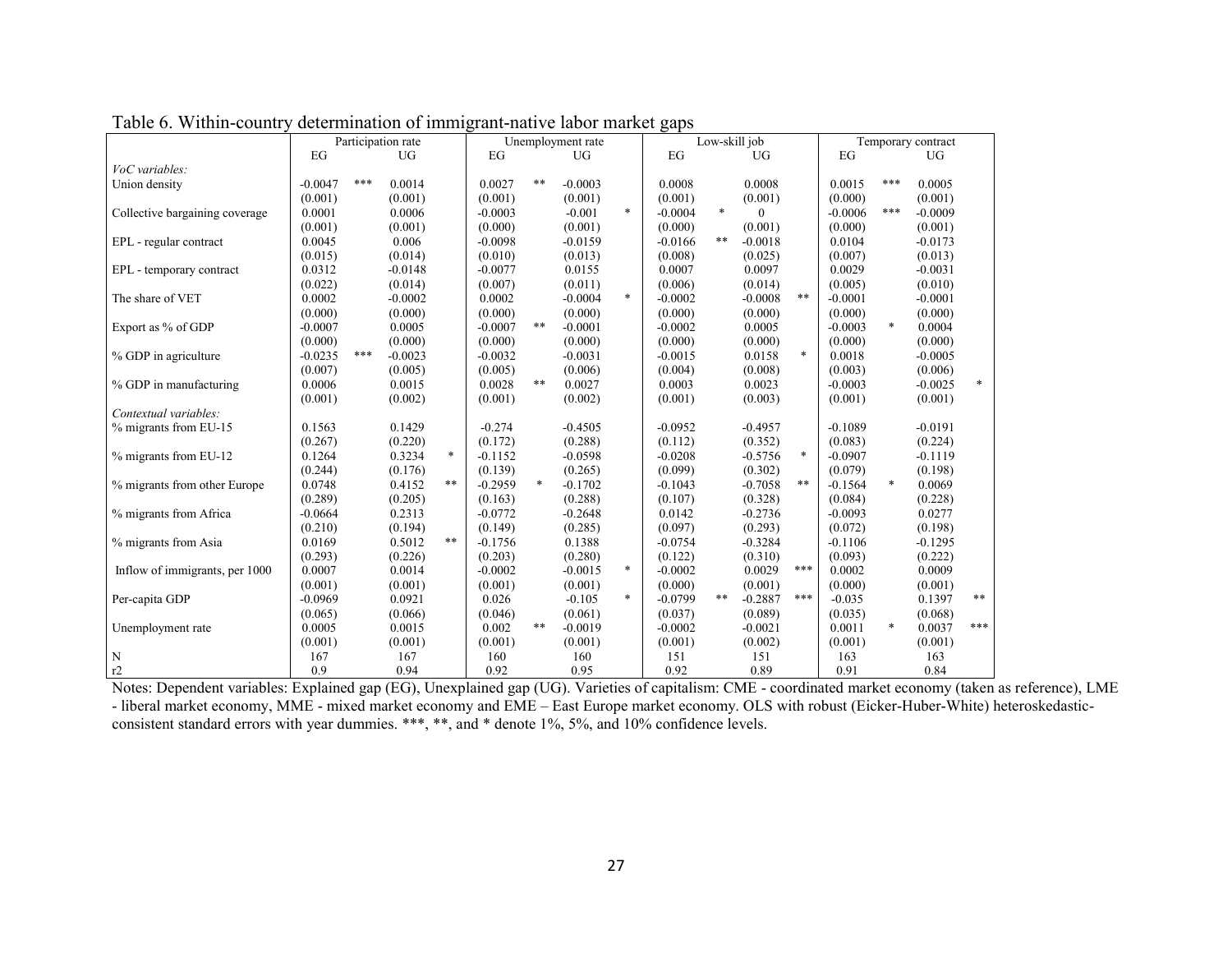#### **5. Conclusions**

Although immigrant integration opportunities and challenges are in many respects similar across countries, there may be a number of important differences linked to international variation in the areas of industrial relations, labor laws, education and training, employment and supply and demand conditions. Comparative capitalism literature on Varieties of Capitalism (VoC) inspired by Hall and Soskice (2001) offers a systematic typology of socio-economic regimes for advanced economies, which proxies the institutional and supply and demand conditions that may be relevant for immigrant integration. In this paper we have looked at the significance of these institutional and economic contexts for immigrant-native labor market gaps.

We distinguished two types of immigrant-native labor market gaps, based on whether they can be explained by immigrant-native differences in observed characteristics, or whether they are due to different returns to characteristics or other unobserved factors. This distinction is crucial from the policy perspective, since whereas the former type of gap is determined outside the labor market, the latter arises directly from labor market interaction between employees, employers and other actors. From a different perspective, explained gaps imply that workers attain different labor market outcomes because they have different characteristics relevant to the labor market. The role of integration policy is than to reduce or eliminate such gaps in characteristics, for example by providing equal access to education. Unexplained gaps, on the other hand, imply that workers with identical labor market characteristics are being unequally treated. The main policy challenge in relation to such gaps is hence equal treatment in the labor market.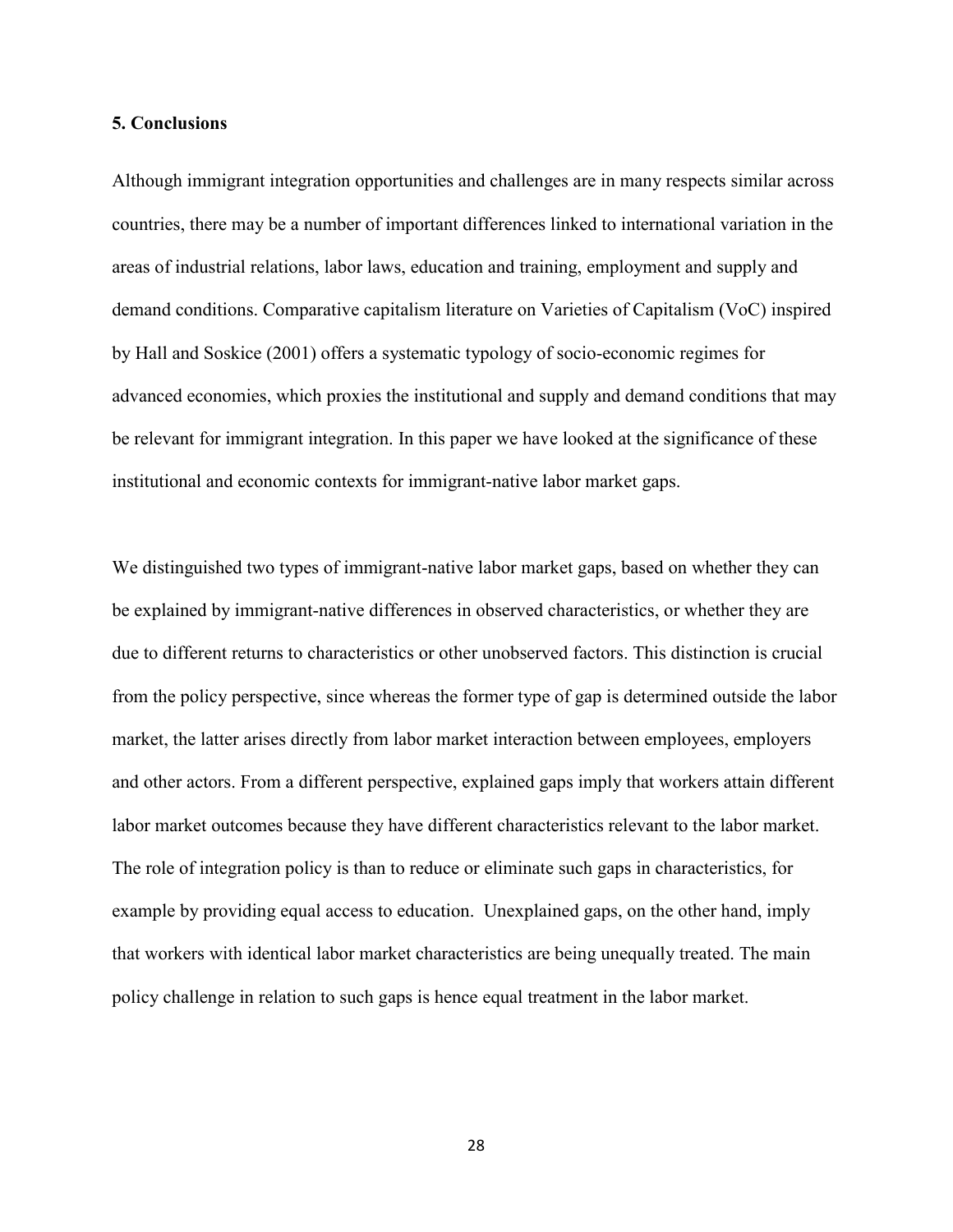Our results show that VoC types and the individual variables underpinning the VoC typology do matter for immigrant integration in host labor markets. We find that these effects are independent of contextual variables, including the business cycle and the composition of immigrant populations by country of origin and tenure in the country.

Compared to coordinated market economies, liberal and emerging market economies seem to attract and keep immigrants better equipped to succeed in the labor market. Whereas mixed market economies provide favorable conditions in terms of immigrants' labor force participation and permanent employment, their results are mixed when it comes to unemployment and lowskilled employment.

No simple conclusions can be drawn about the effects of union density and collective bargaining coverage on immigrant-native labor market gaps. It seems that stronger unions can provide for more favorable immigrant labor market characteristics, although these benefits may be reduced or overturned due to increased unexplained immigrant-native labor market gaps. Similarly, whereas stronger protection of regular employment contracts may be associated with favorably composed immigrant populations, it also results in immigrants having more difficult access to employment, skilled jobs, and permanent contracts. The situation is even worse with protection of temporary employment contracts, which generally has an adverse effect on both explained and unexplained immigrant-native labor market gaps.

Our results show that countries with a large share of vocational education and training disadvantage immigrants, which is consistent with the hypothesis that under those conditions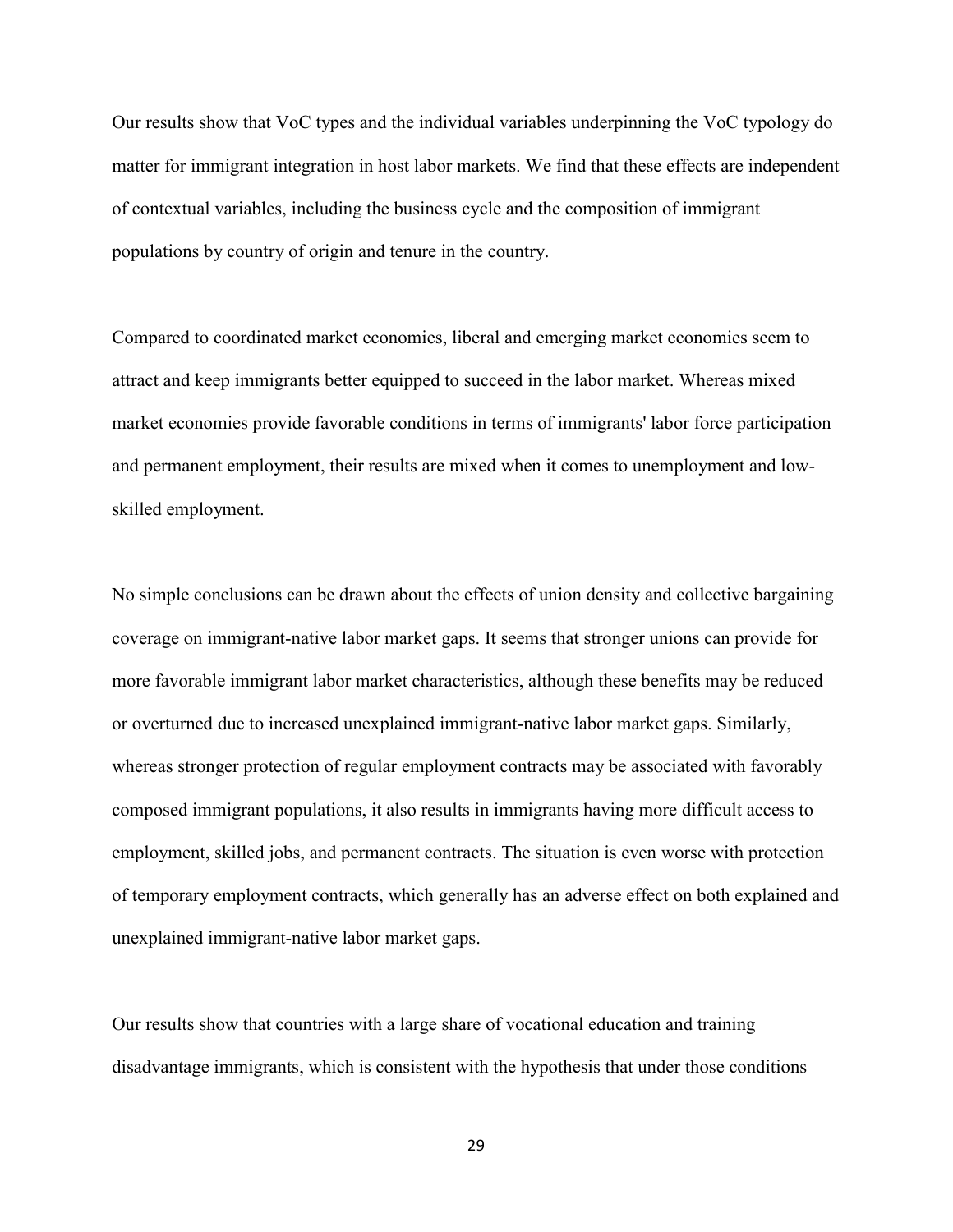immigrants cannot easily transfer the skills they acquired abroad. Even worse, immigrants seem to suffer from less equal treatment in the labor market under these regimes. The situation is the opposite in countries with high exposure to international trade, where explained immigrantnative gaps seem to be lower. Industrial structure is shown to matter, too: more agricultural countries exhibit lower explained gaps but higher unexplained gaps; the effects of the share of manufacturing are less conclusive.

Our most restrictive model, with country fixed effects, may be the most relevant from the perspective of policy makers wishing to promote immigrant integration by manipulating their national contexts. We show that increased union density disadvantages immigrants through increased explained labor market gaps, although increased collective bargaining coverage seems to mitigate those adverse effects. Protection of regular employment contracts reduces explained gaps in low-skilled employment. The share of vocational education and training and the openness of economies to international trade seem to reduce some unexplained and explained immigrant-native labor market gaps, respectively. It may be more difficult for immigrants to participate in more agricultural countries, and to find jobs in more industrialized ones. Immigration from European countries outside the EU seems to be associated with smaller immigrant-native labor market gaps, while Asians are strongly attached to the labor market. More dynamic immigration seems to cost some immigrants a more skilled job. Stronger economic growth is shown to have a strong positive effect on immigrants' relative positions in terms of skilled employment, although it also results in a larger unexplained gap in temporary employment.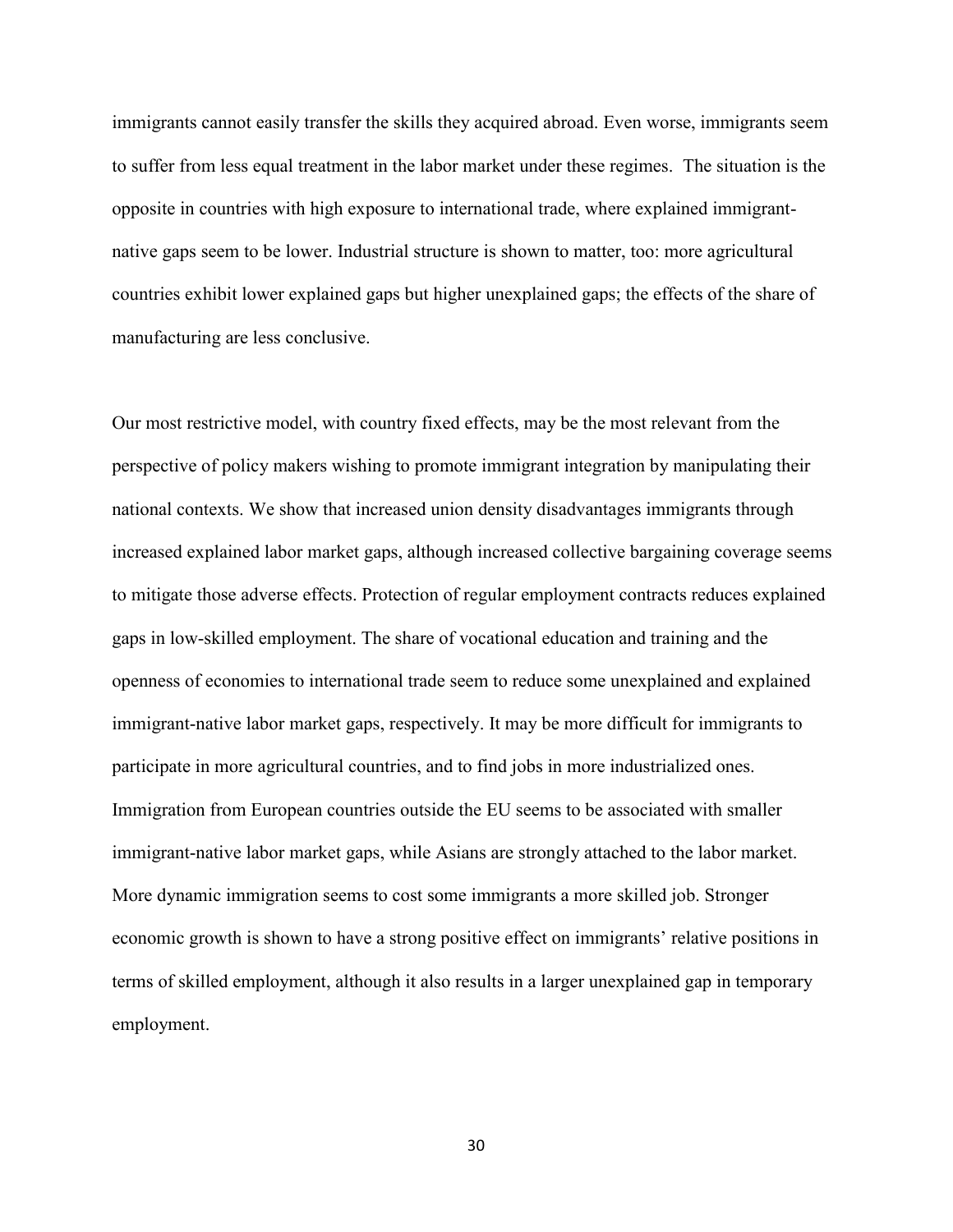Higher union density increases the unemployment gap between immigrants and natives, but collective bargaining coverage seems to have no significant effect. Protection of regular employment contracts reduces the gap in the prevalence of low-skilled employment between immigrants and natives; however, it pushes immigrants into temporary employment. Protection of temporary employment contracts has similar effects on immigrant-native gaps in low-skilled as well as temporary employment; in addition, it disadvantages immigrants vis-à-vis the natives in terms of participation and employment gaps. We also find that more open economies, i.e. those with a higher export-to-GDP ratio, provide favorable conditions for labor force participation and perhaps also immigrants' employment.

These results point towards several conclusions. First, institutional contexts significantly influence immigrant integration prospects. Second, policy makers need to be aware of the potentially adverse side effects for immigrant integration that industrial policies might have. Those side effects may need to be mitigated by complementary policies, or reinforced and targeted if they are positive. Third, although this article provides a consistent picture about how various institutional contexts matter for immigrant integration, we also show that implications from cross-country comparisons do not always translate into identical results when looking at national changes over time and policy interventions. Immigrant integration policies therefore need to be tailored to specific national contexts.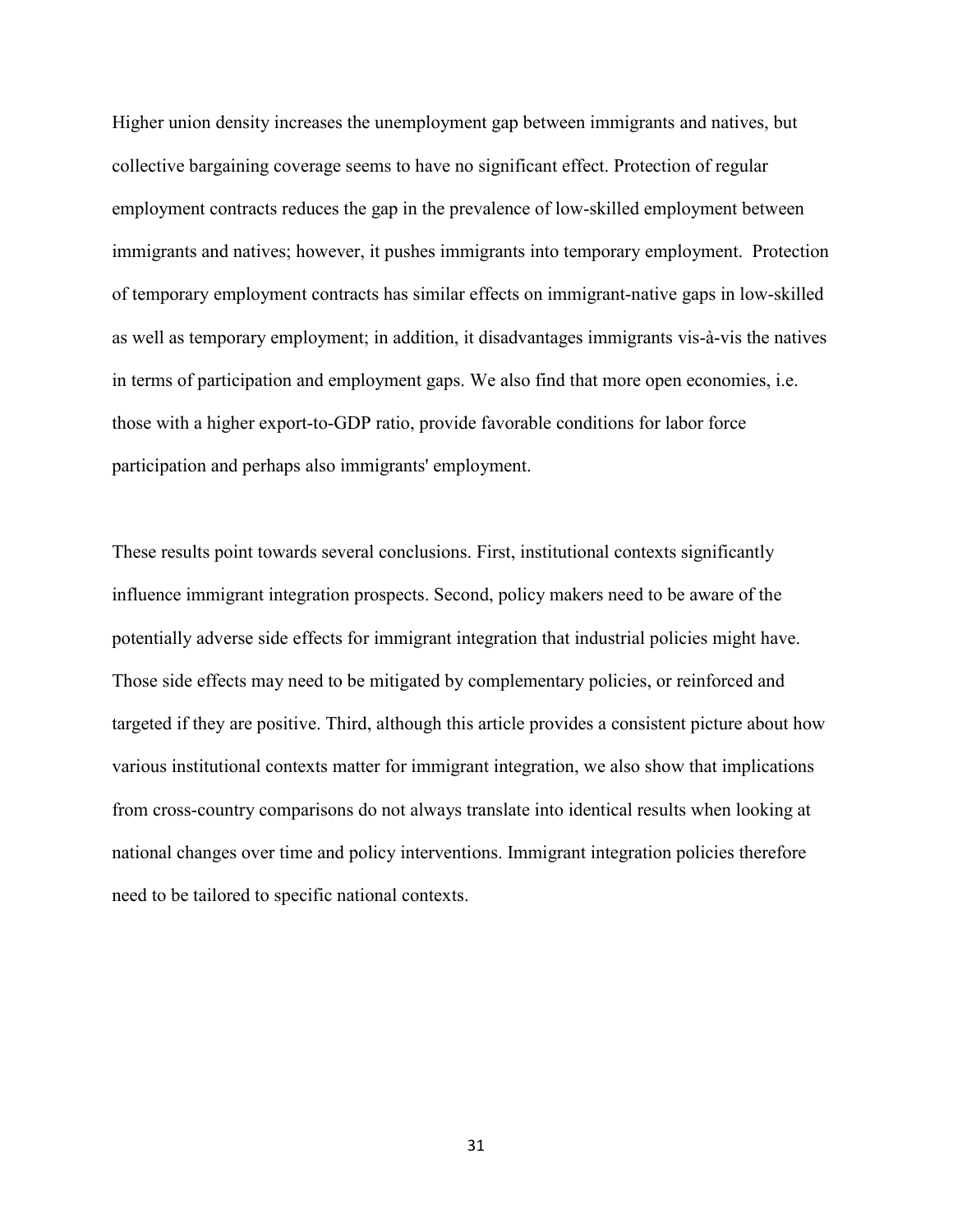#### **6. References**

- Adsera, A., & Chiswick, B. R. (2007). Are there gender and country of origin differences in immigrant labor market outcomes across European destinations? *Journal of Population Economics*, *20*(3), 495–526.
- Aeberhardt, R., Fougère, D., Pouget, J., & Rathelot, R. (2007). Wages and Employment of Second-Generation Immigrants in France. *IZA Discussion Paper*, (2898).
- Amuedo Dorantes, C., & De la Rica, S. (2007). Labour market assimilation of recent immigrants in Spain. *British Journal of Industrial Relations*, *45*(2), 257–284.
- Becker, G. S. (2010). *The Economics of Discrimination*. University of Chicago Press.
- Biavaschi, C., & Zimmermann, K. (2014). Eastern partnership migrants in Germany: outcomes, potentials and challenges. *IZA Journal of European Labor Studies*, *3*(1), 7.
- Blinder, A. S. (1973). Wage discrimination: reduced form and structural estimates. *Journal of Human Resources*, *8*(4), 436–455.
- Borjas, G. J. (1985). Assimilation, changes in cohort quality, and the earnings of immigrants. *Journal of Labor Economics*, *3*(4), 463–489.
- Clark, K., & Drinkwater, S. (2014). Labour migration to the UK from Eastern partnership countries. *IZA Journal of European Labor Studies*, *3*(1), 15.
- Constant, A. F., Kahanec, M., & Zimmermann, K. F. (2009). Attitudes towards immigrants, other integration barriers, and their veracity. *International Journal of Manpower*, *30*(1/2), 5–14.
- Constant, A. F., & Zimmermann, K. F. (2005). Legal Status at Entry, Economic Performance, and Self-employment Proclivity: A Bi-national Study of Immigrants. *IZA Discussion Papers*, (1910).
- Constant, A. F., & Zimmermann, K. F. (2008). Measuring Ethnic Identity and Its Impact on Economic Behavior. *Journal of the European Economic Association*, *6*(213), 424–433.
- D'Amuri, F., & Peri, G. (2010). Immigration and occupations in Europe. *Cream WP (10/26), University College London*.
- Dustmann, C., & Frattini, T. (2011). Immigration: the European experience. *Centro Studi Luca d'Agliano Development Studies Working Paper*, (326).
- Fougere, D., & Safi. (2009). Naturalization and employment of immigrants in France (1968- 1999). *International Journal of Manpower*, *30*(1/2), 83–96.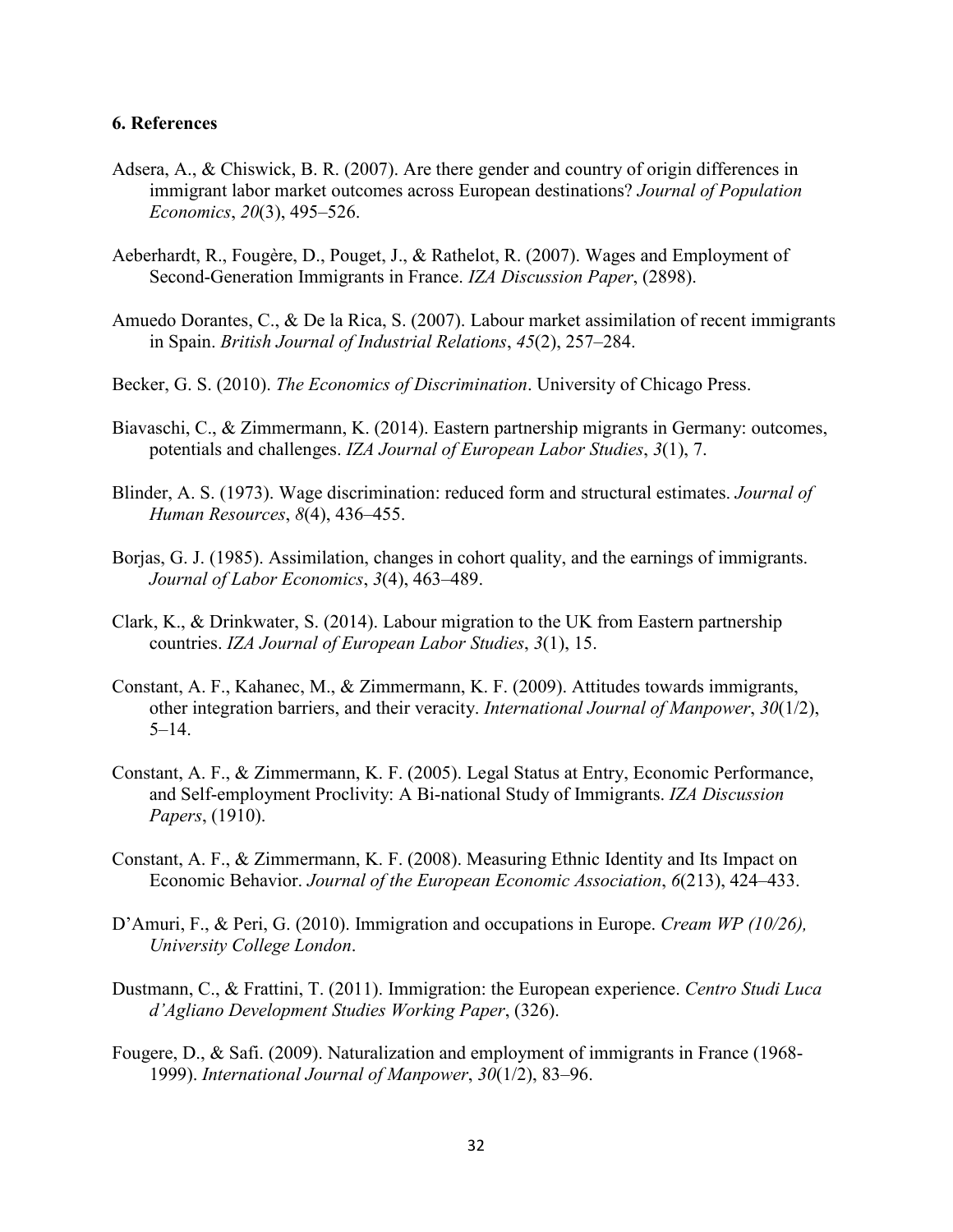- Guzi, M., & Kahanec, M. (2015). Socioeconomic Cleavages between Workers from New Member States and Host-country Labor Forces in the EU during the Great Recession. Forthcoming in M. Bernaciak (Ed.), *Market Expansion and Social Dumping in Europe*. London: Routledge.
- Guzi, M., Kahanec , M., & Mýtna Kureková, L. (2014). The impact of demand and supply structural factors on native-migrant labour market gaps, KING Desk Research & In-Depth Study n.17, Milano: Fondazione ISMU
- Guzi, M., Kahanec, M., & Mýtna Kureková, L. (2015). The effect of migration policy on immigrant-native labor market gaps*. CELSI Discussion Paper 28*. Bratislava: CELSI.
- Hall, P. A., & Soskice, D. (2001). *Varieties of capitalism: the institutional foundations of comparative advantage*. Oxford: Oxford University Press.
- Hancké, B., Rhodes, M., & Thatcher, M. (2007). Introduction: Beyond Varieties of Capitalism. In B. Hancké, M. Rhodes, & M. Thatcher (Eds.), *Beyond Varieties of Capitalism: Conflict, Contradictions, and Complementarities in the European Economy* (pp. 1–32). Oxford and New York: Oxford University Press.
- Chiswick, B. R. (1978). The effect of Americanization on the earnings of foreign-born men. *The Journal of Political Economy*, *86*(5), 897-921.
- Kahancová, M., & Szabó, I. (2012). Bargaining systems, trade union strategies and the costs and benefits of migration. CEU (mimeo).
- Kahanec, M. (2014). Economics of migration in EU labor markets, KING Overview Paper n.8 (October), Milano: Fondazione ISMU.
- Kahanec, M., & Mendola, M. (2009). Social Determinants of Labor Market Status of Ethnic Minorities in Britain. *Research in Labor Economics,* 29, 167-195*.*
- Kahanec, M., & Zaiceva, A. (2009). Labor market outcomes of immigrants and non-citizens in the EU: An East-West comparison. *International Journal of Manpower*, *30*(1/2), 97–115.
- Kahanec, M., Zaiceva, A., & Zimmermann, K. F. (2011). Ethnic minorities in the European Union: An overview. In *Ethnic Diversity in European Labor Markets: Challenges and Solutions*. Cheltenham: Edward Elgar Publishing.
- Kahanec, M., & Zimmermann, K. F. (2011). *Ethnic diversity in European labor markets: Challenges and solutions*. Cheltenham: Edward Elgar.
- Krugman, P. (1995). Chapter 24 Increasing returns, imperfect competition and the positive theory of international trade. *Handbook of International Economics*. Amsterdam: Elsevier.